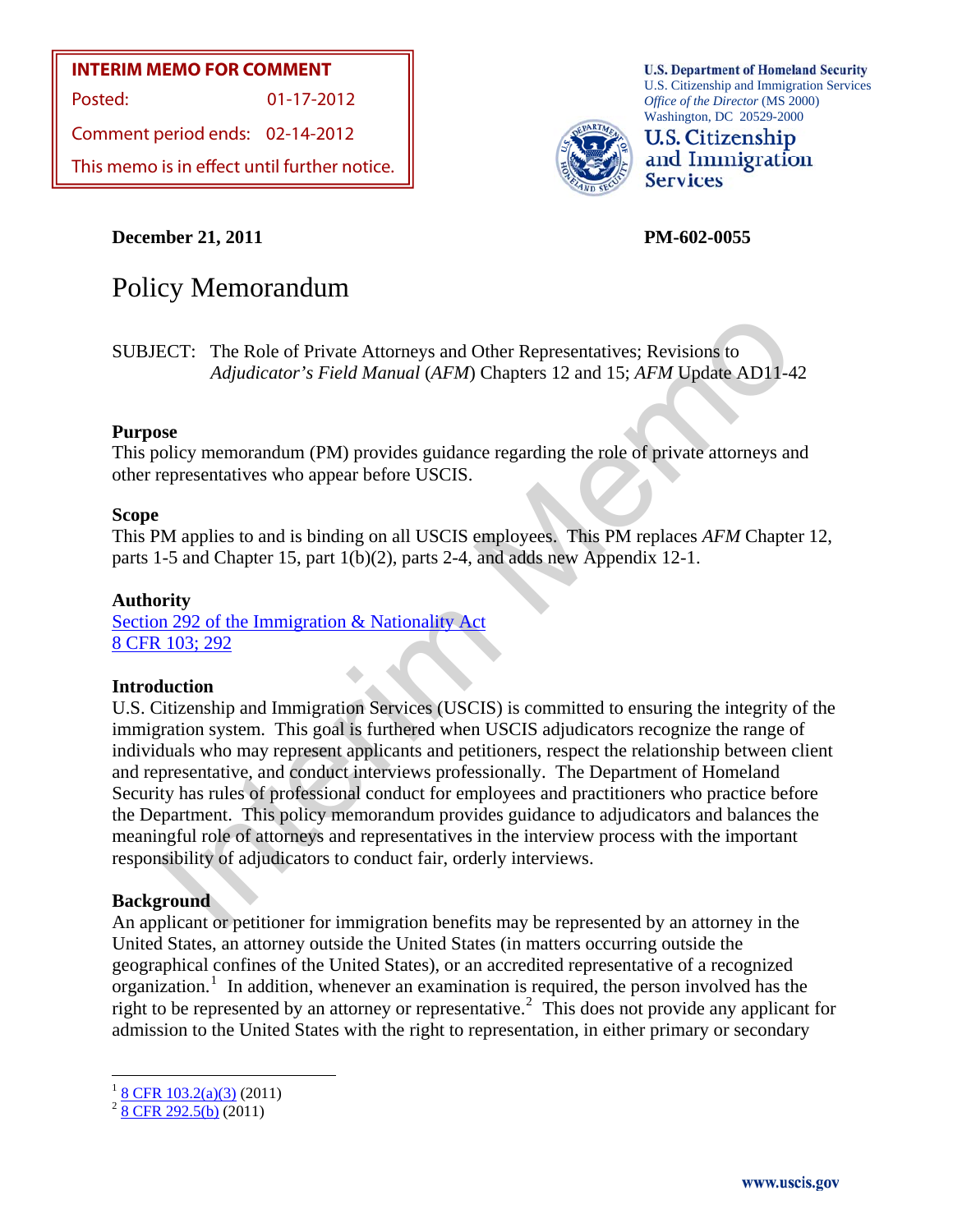inspection at a port of entry or in an interview regarding a request for classification as a refugee, unless the applicant is the focus of a criminal investigation and has been taken into custody.

ner may be represented by an attorney in the United States, an attorney outside the United States) are the United States), or an infinite representative of a recognized organization.<sup>3</sup> The Service proposed limiting the i Prior to 1994, the regulations governing the adjudication of applications and petitions (8 CFR 103.2) did not include provisions specifically addressing the representation of applicants and petitioners during such proceedings. In 1991, the Immigration and Naturalization Service ("Service") proposed amending the regulations at 8 CFR 103.2 to provide that an applicant or petitioner may be represented by an attorney in the United States, an attorney outside the United States (in matters occurring outside the geographical confines of the United States), or an accredited representative of a recognized organization.<sup>3</sup> The Service proposed limiting the categories of eligible representatives in application and petition proceedings from the "broad range" of representatives listed in 8 CFR 292.1. Moreover, in order to properly document representation, the Service proposed revising 8 CFR 292.4(a)(4) to require that an applicant or petitioner sign the notice of appearance in order to authorize representation before the Service.<sup>[4](#page-1-1)</sup> In adopting these changes in a final rule in 1994, the Service determined that the reasons cited in the supplemental information in the proposed rule supported requiring the signature of the applicant or petitioner on the G-28 and that this was also a way to help combat the unauthorized practice of law by ineligible individuals.<sup>5</sup> This final rule included the language in 8 CFR 103.2(a)(3) that exists today<sup>6</sup> and added to 8 CFR 292.4 the requirement that the notice of appearance form be signed by the applicant or petitioner in order to authorize representation before the Service.<sup>7</sup>

In 2010, the regulations at 8 CFR 292.1 were revised to specifically reference the limited categories of eligible representatives in application and petition proceedings set forth in 8 CFR  $103.2(a)(3)$ .<sup>8</sup> The change reinforced the determination that the other categories of representatives listed in 8 CFR 292.1 (law students, law graduates, reputable individuals and accredited officials) may not submit a notice of appearance form in application and petition proceedings before DHS, and notification regulations do not apply to them.<sup>9</sup> These other categories of individuals may appear as "other representatives" at interviews or other in-person meetings with USCIS officials. However, the appearance of these "other representatives" is subject to the approval of the USCIS official after the individual submits a statement addressing the requirements specified in  $8$  CFR 292.1(a)(2) and (3).

<span id="page-1-0"></span><sup>&</sup>lt;sup>3</sup> Changes in Processing Procedures for Certain Applications and Petitions for Immigration Benefits, 56 Fed. Reg. 6120161202 (proposed Dec. 2, 1991) (to be codified at 8 CFR 103, 214, 223, 223a, 248, 264 and 292)  $4$  Id.

<span id="page-1-2"></span><span id="page-1-1"></span><sup>&</sup>lt;sup>5</sup> Changes in Processing Procedures for Certain Applications and Petitions for Immigration Benefits, 59 Fed. Reg. 1455 (Jan. 11, 1994) (amending 8 CFR 103, 214, 223, 223a, 248, 264 and 292)

<span id="page-1-3"></span><sup>6</sup> Id. at 1460.

<span id="page-1-4"></span> $<sup>7</sup>$  Id. at 1466.</sup>

<span id="page-1-5"></span><sup>&</sup>lt;sup>8</sup> Professional Conduct for Practitioners: Rules, Procedures, Representation, and Appearances, 75 Fed. Reg. 5225, 5227 (Interim rule with request for comments Feb. 2, 2010) (amending 8 CFR 1 and 292)

<span id="page-1-6"></span> $9$  Law students and law graduates are permitted to provide their name and sign the Form G-28 filed by the supervising attorney or accredited representative. Instructions to Form G-28.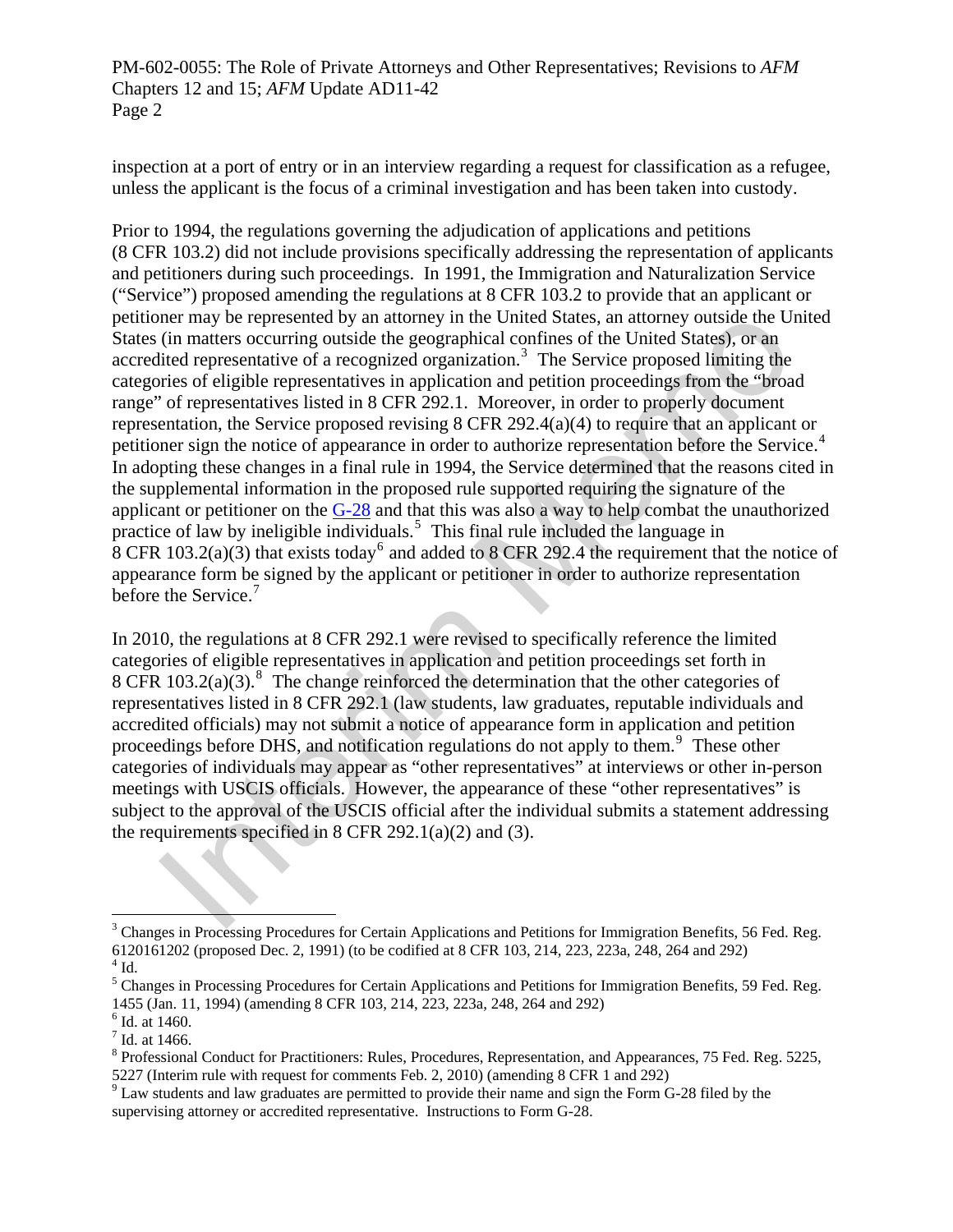### **Policy**

Effective immediately, USCIS Officers will follow the instructions contained in Chapter 12 of the *AFM* as amended by this PM.

#### **Implementation**

The *AFM* is revised as follows.

1. Revise the Table of Contents for Chapter 12 to read:

#### **Chapter 12 Private Attorneys and Other Representatives**

- 12.1 Representation in Immigration Proceedings
- 12.2 Notice of Entry of Appearance
- 12.3 Proper Service of Documents & Notices
- 12.4 Interviews
- 12.5 Conduct of Attorneys & Representatives
- 12.6 Role of USCIS District Directors in the Board of Immigration Appeals Recognition and Accreditation Process.

#### **References**

Section 292 of the INA [8 CFR 103 and 292](http://www.uscis.gov/portal/site/uscis/menuitem.f6da51a2342135be7e9d7a10e0dc91a0/?vgnextoid=fa7e539dc4bed010VgnVCM1000000ecd190aRCRD&vgnextchannel=fa7e539dc4bed010VgnVCM1000000ecd190aRCRD&CH=8cfr) 

**2.** Revise Chapter 12 to read:

# **Chapter 12: Private Attorneys and Representatives**

# **Chapter 12.1 Representation before USCIS**

(A) General

1. Kevise the Tatele of Contents for Chapter 12 to read:<br>
1.1 Representation in Immigration Proceedings<br>
1.1 Representation in Immigration Proceedings<br>
1.3 Proper Service of Documents & Notices<br>
1.4 Interviews<br>
1.5 Conduct An applicant or petitioner may be represented by an attorney in the United States, an attorney outside the United States (in matters occurring outside the geographical confines of the United States), or an accredited representative of a recognized organization.<sup>[10](#page-2-0)</sup> In addition, whenever an examination is required, the person involved has the right to be represented by an attorney or representative.<sup>[11](#page-2-1)</sup> This does not provide any applicant for admission the right to representation, in either primary or secondary inspection or in an interview regarding a request for classification as a refugee, unless the applicant is the focus of a criminal investigation and has been taken into custody.

<span id="page-2-0"></span><sup>&</sup>lt;sup>[10](http://www.uscis.gov/portal/site/uscis/menuitem.f6da51a2342135be7e9d7a10e0dc91a0/?vgnextoid=fa7e539dc4bed010VgnVCM1000000ecd190aRCRD&vgnextchannel=fa7e539dc4bed010VgnVCM1000000ecd190aRCRD&CH=8cfr)</sup> [8 CFR 103.2\(a\)\(3\)](http://www.uscis.gov/portal/site/uscis/menuitem.f6da51a2342135be7e9d7a10e0dc91a0/?vgnextoid=fa7e539dc4bed010VgnVCM1000000ecd190aRCRD&vgnextchannel=fa7e539dc4bed010VgnVCM1000000ecd190aRCRD&CH=8cfr) (20[11](http://www.uscis.gov/portal/site/uscis/menuitem.f6da51a2342135be7e9d7a10e0dc91a0/?vgnextoid=fa7e539dc4bed010VgnVCM1000000ecd190aRCRD&vgnextchannel=fa7e539dc4bed010VgnVCM1000000ecd190aRCRD&CH=8cfr))<br><sup>11</sup> [8 CFR 292.5\(b\)](http://www.uscis.gov/portal/site/uscis/menuitem.f6da51a2342135be7e9d7a10e0dc91a0/?vgnextoid=fa7e539dc4bed010VgnVCM1000000ecd190aRCRD&vgnextchannel=fa7e539dc4bed010VgnVCM1000000ecd190aRCRD&CH=8cfr) (2011)

<span id="page-2-1"></span>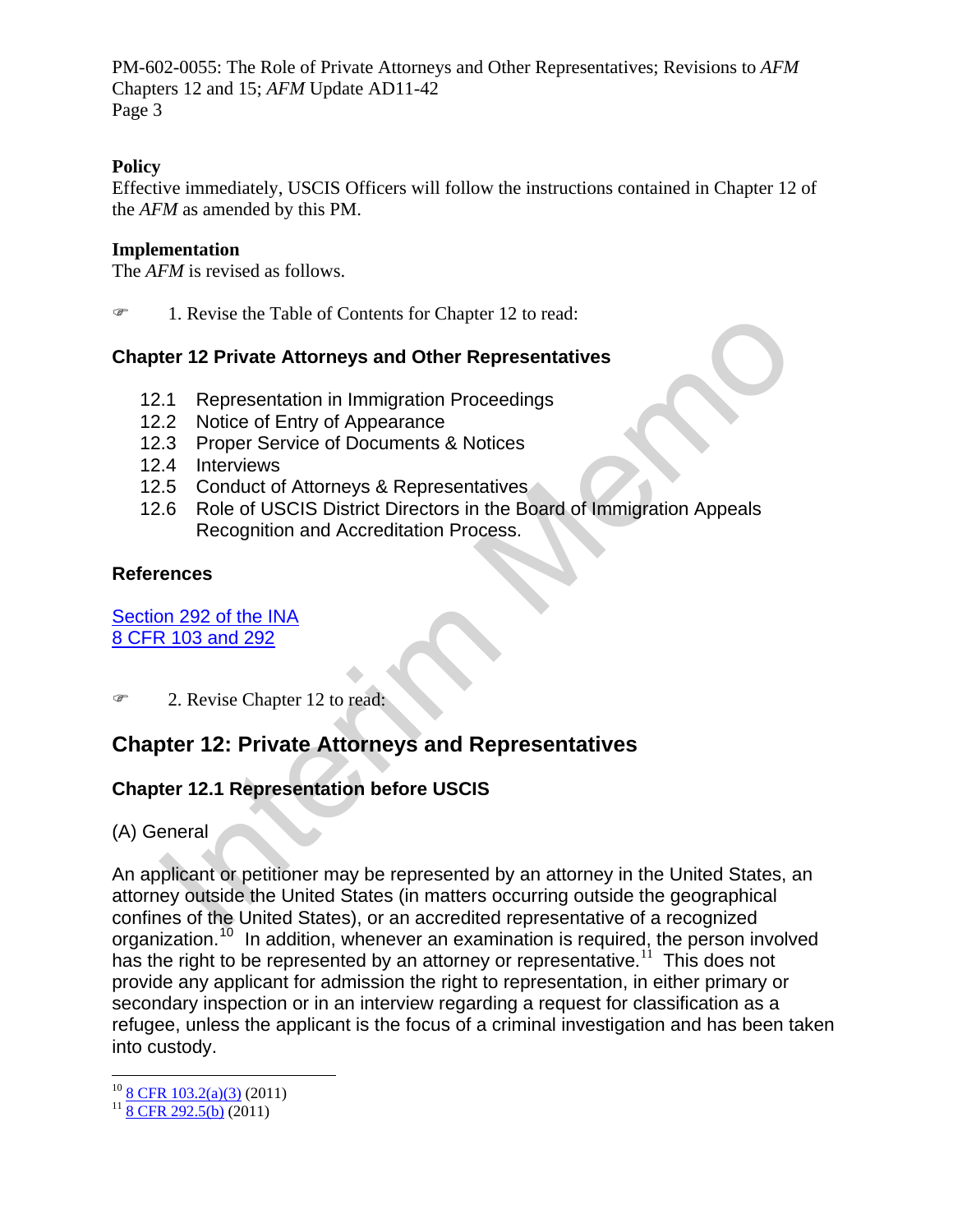dual before USCIS. These individuals [m](#page-3-0)ust provide additional information to threation in the equal to the equal theorem and that official must permit their arance. These representatives are not eligible to file a notice of Title 8 CFR 292.1 lists the types of individuals who may represent an individual before accredited representatives may provide legal representation after filing a Notice of Entry USCIS. Attorneys in the United States, attorneys outside the United States, and of Appearance on Form [G-28](http://www.uscis.gov/files/form/g-28.pdf) or [G-28I](#page-3-0). See below for specific details. Title 8 CFR 292.1 also lists other categories of representatives – reputable individ uals, law students, law school graduates, and accredited officials – who may assist an individual before USCIS. These individuals must provide additional information to the DHS official before whom they seek to appear, and that official must permit their appearance. These representatives are not eligible to file a notice of appearance (Form [G-28\)](#page-3-0) in application and petition proceedings, and USCIS does not communicate with  $\overline{\mathbf{I}}$  them in writing regarding application or petition proceedings.<sup>12</sup> Each of these The original of this document is to be maintained by the USCIS official in charge of the office in which the request was made, with a copy filed in the record of proceeding. representatives must file a statement or declaration described in greater detail below.

These individuals may not engage in the practice of law, but may apply to appear inassistance. However, these guidelines do not preclude any individual (such as a family completion of forms, so long as the assistance does not constitute practice or preparation, as that term is defined in 8 CFR 1.1(k). person before a DHS official at an interview or other meeting or appointment at a USCIS office in order to support an applicant or petitioner and provide non-legal member, friend, colleague, etc.) from helping an applicant or petitioner with the

) Attorneys in the United States (B

An "attorney" is any person who is eligible to practice law in and is a member in good order suspending, enjoining, restraining, disbarring, or otherwise restricting him or her in standing of the bar of the highest court of any State, possession, territory, or Commonwealth of the United States, or of the District of Columbia, and is not under any the practice of law.<sup>13</sup>

- An attorney need not be admitted to practice in the state in which his or her office is located or where the applicant or petitioner resides, and may have an office outside the United States, as long as he or she is an attorney as defined in the regulations.
- USCIS employees must routinely consult the **DHS Disciplinary Counsel website** for information on how to verify the eligibility of an attorney.
- An attorney must submit a "Notice of Entry of Appearance as Attorney or Accredited Representative" (Form [G-28](http://www.uscis.gov/files/form/g-28.pdf)) in each case in which he or she seeks to appear. The form must be properly completed and signed by the petitioner or applicant in order for the appearance to be recognized by USCIS.<sup>14</sup>

<sup>1</sup>  $^{12}$  Id.

<span id="page-3-0"></span> $13 \frac{13}{14} \frac{8 \text{ CFR } 1.1 \text{(f)}}{8 \text{ CFR } 292.4 \text{(a) } (2011)$ ; Instructions for Form G-28 (Rev. 04/22/09)N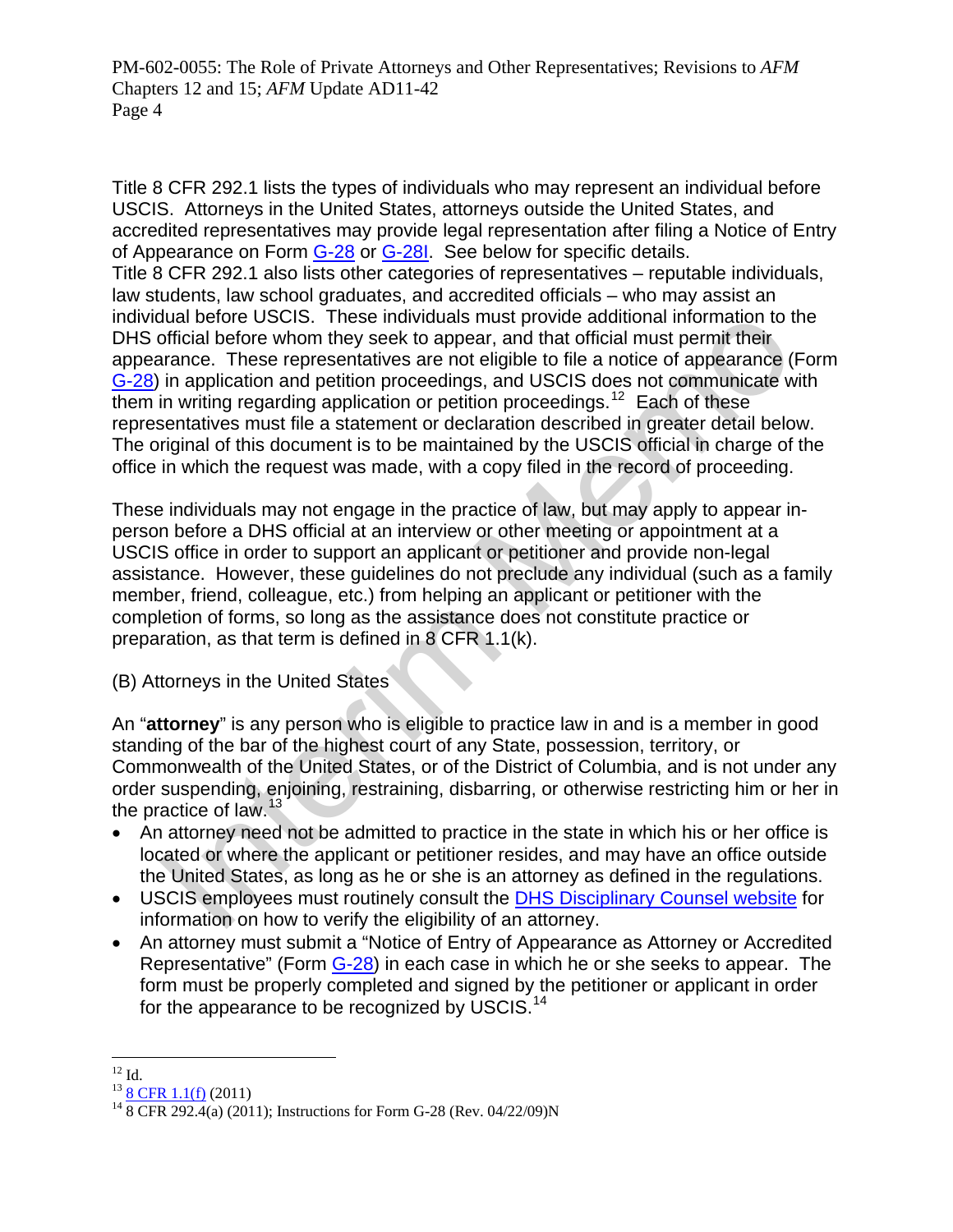(C) Attorneys outside the United States

An "**attorney outside the United States**" is an attorney (other than one who fulfills the requirements of an "attorney" in the United States) "who is licensed to practice law and is in good standing in a court of general jurisdiction of the country in which he or she resides and who is engaged in such practice."<sup>[15](#page-4-0)</sup>

- An attorney outside the United States may only represent applicants or petitioners in matters outside the geographical confines of the United States at a USCIS overseas office. He or she must receive permission to appear from the USCIS official before whom he or she wishes to appear.
- In order to establish eligibility, such an attorney must establish that he or she resides outside the United States in the country in which he or she was admitted to the practice of law, and that he or she is engaged in practice in that country.
- An attorney outside the United States must submit a "Notice of Entry of Appearance as Attorney in Matters Outside the Geographical Confines of the United States" (Form G-28I) in each case in which he or she seeks to appear.
- The form must be properly completed and signed by the petitioner or applicant for the appearance to be recognized by USCIS.<sup>16</sup>
- (D) Accredited Representatives

atters outside the geographical confinins of the United States at a USCIS over<br>ideo. He or she must receive permission to appear from the USC official between<br>tom he or she wishes to appear.<br>In order to establish that the An "**accredited representative**" is a person who represents an organization that has been recognized by the Board of Immigration Appeals (BIA) to practice before the Executive Office for Immigration Review (EOIR), including the immigration courts, the BIA and DHS.<sup>17</sup>

- EOIR maintains a list of Recognized Organizations and accredited representatives who have authority to represent individuals before EOIR and DHS at www.justice.gov/eoir/legalrepresentation.htm.
- Accredited representatives must submit a "Notice of Entry of Appearance as Attorney or Accredited Representative" (Form G-28) in each case in which they seek to appear.
- The form must be properly completed and signed by the petitioner or applicant for the appearance to be recognized by USCIS.<sup>18</sup>

(E) Reputable Individuals

A **reputable individual** is an individual of good moral character who appears on an individual case basis at the request of the person entitled to representation. The reputable individual must have a pre-existing relationship with the applicant or petitioner (e.g., relative, neighbor, clergyman, business associate or personal friend), and must

<span id="page-4-1"></span><span id="page-4-0"></span><sup>&</sup>lt;sup>15</sup> [8 CFR 292.1\(a\)\(6\)](http://www.uscis.gov/portal/site/uscis/menuitem.f6da51a2342135be7e9d7a10e0dc91a0/?vgnextoid=fa7e539dc4bed010VgnVCM1000000ecd190aRCRD&vgnextchannel=fa7e539dc4bed010VgnVCM1000000ecd190aRCRD&CH=8cfr) (2011)<br><sup>16</sup> 8 CFR 292.4(a) (2011); Instructions for Form G-28I (04/22/09)<br><sup>17</sup> 8 CFR 292.1(a)(4) & 8 CFR 292.2

<span id="page-4-2"></span>

<span id="page-4-3"></span> $18$  8 CFR 292.4(a) (2011); Instructions for Form G-28 (Rev. 04/22/09)N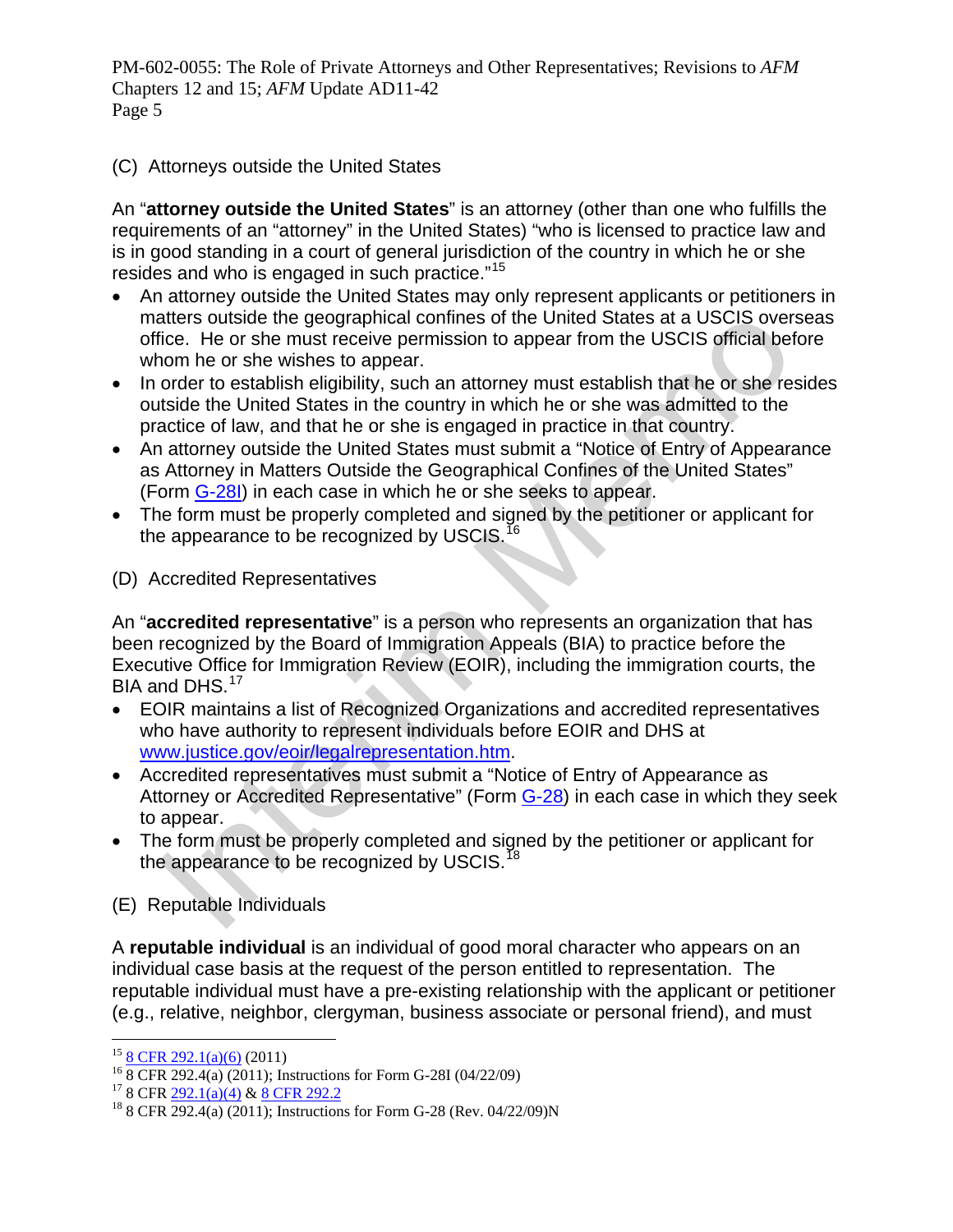not receive payment directly or indirectly for his representation.<sup>[19](#page-5-0)</sup> A USCIS official may waive the requirement that a pre-existing relationship exist between the applicant or petitioner and the representative in cases where adequate representation would not otherwise be available. $20$ 

- The reputable individual must submit a declaration that states that he or she is appearing without direct or indirect remuneration. (See Sample Declaration in Appendix 12-1).
- pendix 12-1).<br>
The reputable individual must receive permission from the DHS official before we reputable individual must receive permission from the DHS official before in or she wishes to aperar. [In](#page-5-6) order to de[te](#page-5-5)r[m](#page-5-4)ine w The reputable individual must receive permission from the DHS official before whom he or she wishes to appear. In order to determine whether or not to grant the request of a person seeking to appear as a reputable individual, the DHS official should review the declaration presented and ask the individual questions regarding his or her eligibility and record this information in the record of proceedings. Permission will not be granted to any individual who regularly engages in immigration and naturalization practice or preparation or holds himself or herself out to the public as qualified to do so.  $21$
- USCIS does not accept Forms G-28 filed by reputable individuals, as they are not included in the limited category of representatives in 8 CFR 103.2(a)(3).<sup>22</sup>
- The reputable individual who is granted permission to appear with an applicant or petitioner may appear only in person in that case. The reputable individual will not receive copies of notices or other written communication that USCIS sends to the individual being represented. $^{23}$
- (F) Law Students and Law School Graduates

**Law students** who are enrolled in an accredited U.S. law school and **law graduates** of an accredited U.S. law school not yet admitted to the bar may provide representation, constituting practice and preparation, with the supervision required in 8 CFR 292.1(a)(2).

- Law students and law graduates must seek permission to appear in proceedings before DHS officials.<sup>24</sup> The USCIS officer may require that the supervising faculty member, attorney, or accredited representative appear with the law student or law graduate.<sup>25</sup>
- A **law student** enrolled in an accredited U.S. law school must file a statement that states that, he or she is participating under the direct supervision of a faculty member, licensed attorney, or accredited representative, in a legal aid program or

 $\overline{a}$ 19 8 CFR 292.1(a)(3) (2011)

<span id="page-5-1"></span><span id="page-5-0"></span> $20\overline{)8}$  CFR 292.1(a)(3)(iii) (2011)

<span id="page-5-2"></span><sup>&</sup>lt;sup>21</sup> 8 CFR 292.1(a)(3)(iv) (2011)

<span id="page-5-3"></span><sup>&</sup>lt;sup>22</sup> 8 CFR 103.2(a)(3); 292.1(a); 292.4(a) (2011) ; Instructions for Form G-28 (Rev. 04/22/09)N

<span id="page-5-4"></span><sup>&</sup>lt;sup>23</sup> 8 CFR 103.2(a)(3) and 292.5(a) (2011).

<span id="page-5-5"></span><sup>&</sup>lt;sup>24</sup> 8 CFR 292.1(a)(2)(iv) (2011)

<span id="page-5-6"></span> $25$  [8 CFR 292.1\(a\)\(2\)](http://www.uscis.gov/portal/site/uscis/menuitem.f6da51a2342135be7e9d7a10e0dc91a0/?vgnextoid=fa7e539dc4bed010VgnVCM1000000ecd190aRCRD&vgnextchannel=fa7e539dc4bed010VgnVCM1000000ecd190aRCRD&CH=8cfr) (2011)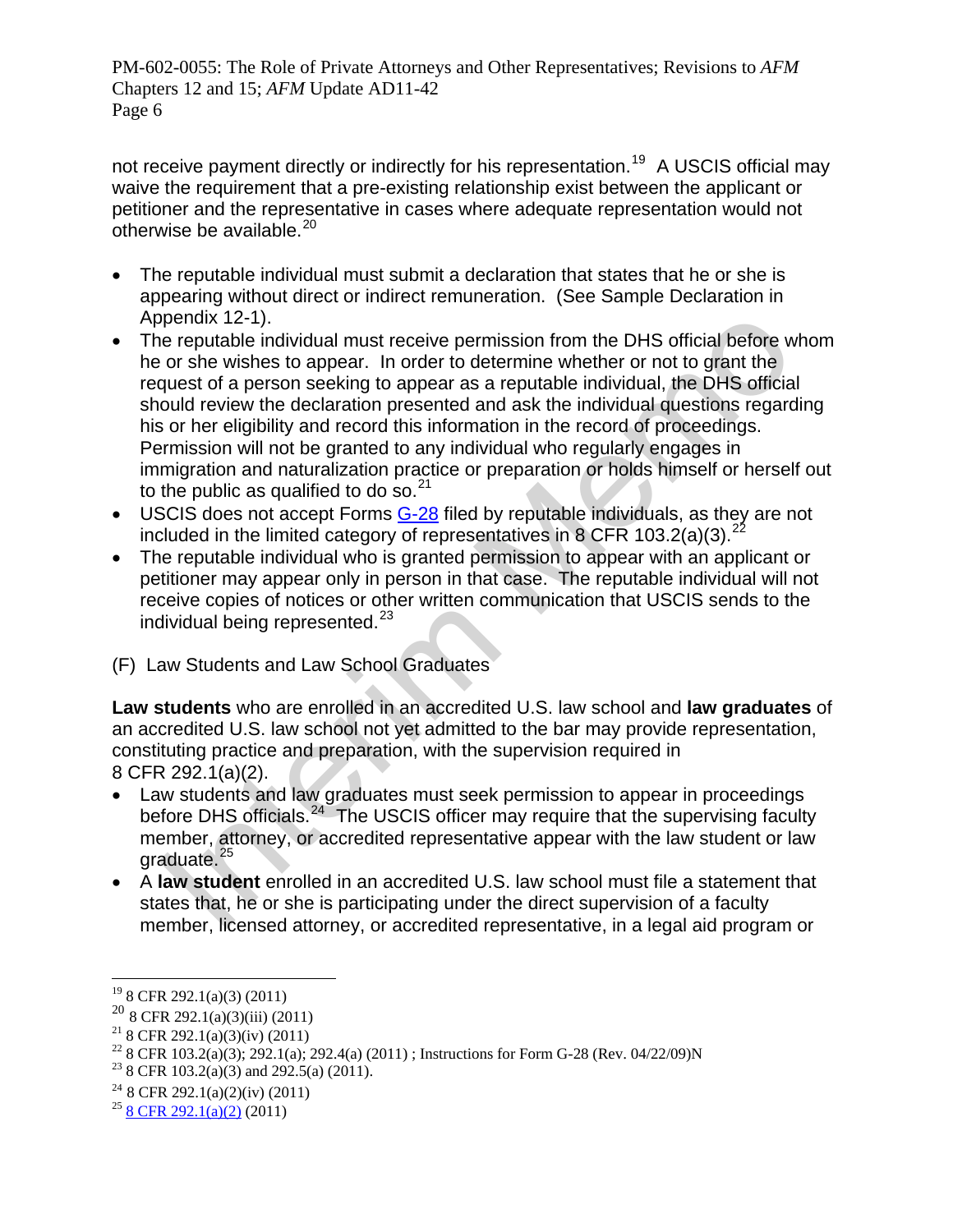clinic conducted by a law school or non-profit organization, and is appearing without direct or indirect remuneration from the individual he or she represents.<sup>26</sup>

- A **law school graduate** of an accredited U.S. law school who is not yet admitted to the bar must file a statement that states that he or she is appearing under the supervision of an attorney or accredited representative, and is appearing without direct or indirect remuneration from the applicant or petitioner.<sup>[27](#page-6-0)</sup>
- The supervising attorney or accredited representative of a law student or law graduate must submit a "Notice of Entry of Appearance as Attorney or Accredited Representative" (Form G-28) on which the law student or law graduate provides his or her name and signature.<sup>28</sup> All notices and communication to the applicant/petitioner's representative in such cases should be addressed to the supervising attorney or accredited representative listed on the G-28 (not the law student or law graduate).
- If the USCIS officer observes an action by a law student or graduate that provides good cause for the officer to believe that the representation by the law student or graduate will impair the efficient conduct of the proceeding, the USCIS officer may alert a USCIS supervisor who may contact the supervising faculty member, attorney, or accredited representative.

# (G) Accredited Officials

Although it is rare, an **accredited official** of the alien's home government (e.g., a consular officer) may represent an alien if the official is in the United States and appears solely in his official capacity and with the applicant or petitioner's consent.<sup>29</sup>

- aduate [m](http://www.uscis.gov/files/form/g-28.pdf)ust submit a "Notice of Entry of Appearance as Attomey or Accredite<br>epigesentative" (Form  $G_228$ ) on which the law student or law graduate provides<br>her name and signature.<sup>26</sup> All notices and communication to the In exercising discretion to allow an accredited official to appear before DHS, DHS officials should ensure that the individual does not regularly engage in immigration practice or preparation or hold himself out to the public as qualified to do so. To properly document this exercise of discretion, DHS officials should request such individuals submit a written statement in support of their appearance, addressing the relevant factors. (See Sample Statement in Appendix 12-1.)
- DHS does not send notices or other written communications to accredited officials.

# **12.2 Notice of Entry of Appearance**

(A) Filing a Notice of Entry

Attorneys, attorneys outside the United States, and accredited representatives must establish their eligibility to appear on the form designated by DHS in each case.<sup>[30](#page-6-3)</sup>

1

<span id="page-6-2"></span> $\frac{^{29}}{^{30}}\frac{8 \text{ CFR } 292.1(a)(5)}{8 \text{ CFR } 292.4(a) (2011)}$  $\frac{^{29}}{^{30}}\frac{8 \text{ CFR } 292.1(a)(5)}{8 \text{ CFR } 292.4(a) (2011)}$  $\frac{^{29}}{^{30}}\frac{8 \text{ CFR } 292.1(a)(5)}{8 \text{ CFR } 292.4(a) (2011)}$  $\frac{^{29}}{^{30}}\frac{8 \text{ CFR } 292.1(a)(5)}{8 \text{ CFR } 292.4(a) (2011)}$  $\frac{^{29}}{^{30}}\frac{8 \text{ CFR } 292.1(a)(5)}{8 \text{ CFR } 292.4(a) (2011)}$ 

<sup>26 8</sup> CFR 292.1(a)(2) (2011)

<span id="page-6-0"></span><sup>27 8</sup> CFR 292.1(a)(2) (2011)

<span id="page-6-1"></span> $^{28}$  8 CFR 292.1(a)(2) (2011); Instructions to Form G-28. (Submitted to OMB on Oct. XX, 2011 for 60 day notice)

<span id="page-6-3"></span>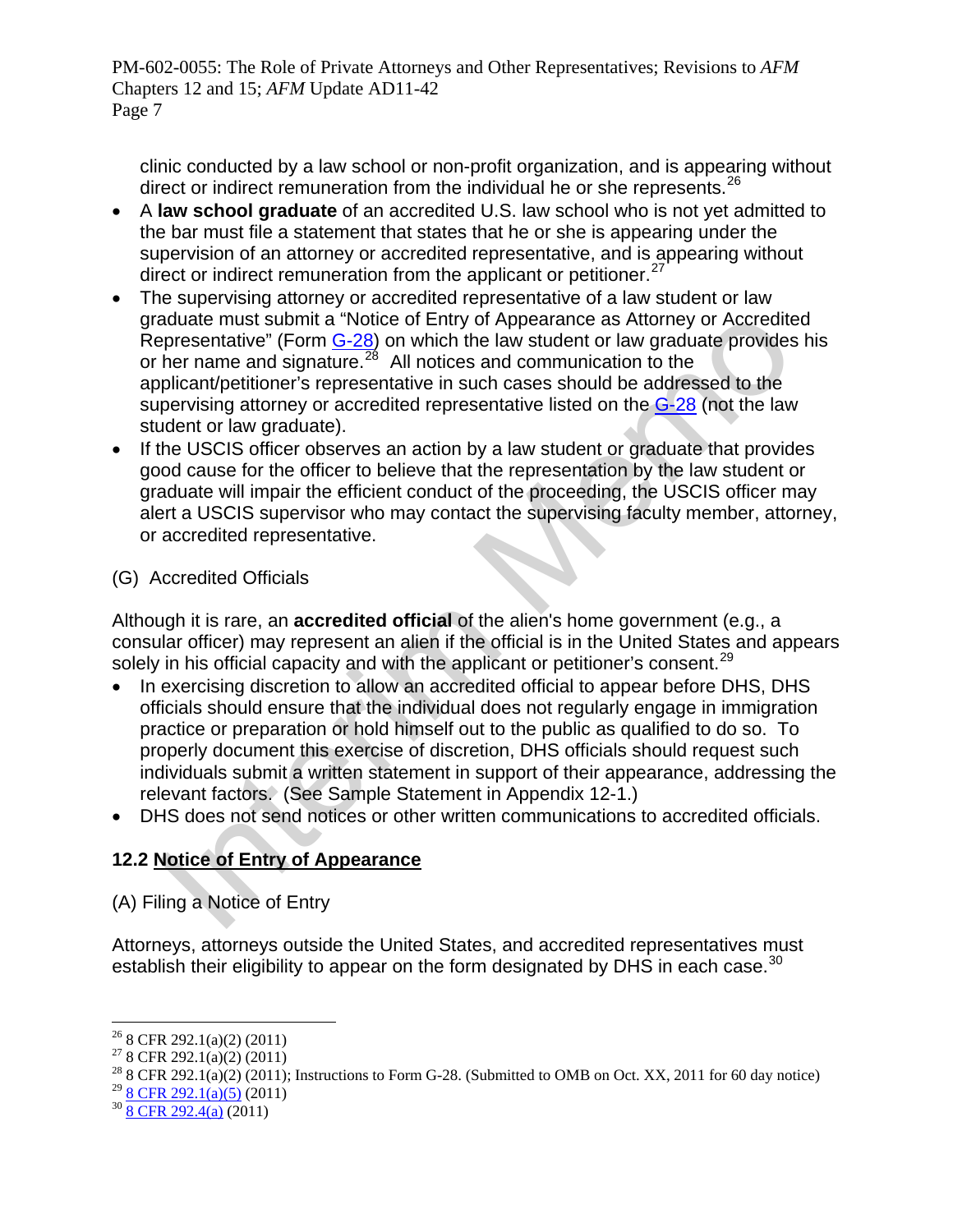- Attorneys and accredited representatives must submit a Form [G-28,](http://www.uscis.gov/files/form/g-28.pdf) Notice of Entry of Appearance as Attorney or Accredited Representative.
- Attorneys outside the United States must submit a Form [G-28I,](http://www.uscis.gov/files/form/g-28i.pdf) Notice of Entry of Appearance as Attorney in Matters Outside the Geographical Confines of the United States.
- The Form [G-28](http://www.uscis.gov/files/form/g-28.pdf) and Form [G-28I](http://www.uscis.gov/files/form/g-28i.pdf) must be properly completed and signed by the applicant or petitioner in order for the appearance to be recognized by USCIS. Once the Form G-28 or Form G-28I is accepted, the appearance will be recognized until the conclusion of the matter for which it was entered.
- When filing an appeal with the Administrative Appeals Office on Form I-290B, the attorney or accredited representative must file a new Form G-28.
- Other representatives (law students and law graduates, reputable individuals, and accredited officials) may not submit Form G-28 or Form G-28I and may only appear after filing a statement in which they provide specific information listed in the regulations. $3^7$  The appearance of these other representatives is subject to the approval of the USCIS official before whom they seek to appear. $32$

Once the For[m](http://www.justice.gov/eoir/discipline.htm)  $\underline{G-28}$  or For[m](http://www.uscis.gov/files/form/g-28i.pdf)  $\underline{G-28}$  is accepted, the appearance will be<br>recognized until the conclusion of the matter for which it was entered.<br>When filing an appeal with the Administrative Appeals Office on For USCIS officers may verify an attorney's or accredited representative's eligibility and require further proof of authority to act in a representative capacity. Officers should seek more information at the DHS Disciplinary Counsel website and at www.justice.gov/eoir/legalrepresentation.htm. Officers should also reference the list of disciplined practitioners at http://www.justice.gov/eoir/discipline.htm, which includes attorneys and accredited representatives who are currently expelled or suspended from practice before DHS and EOIR. USCIS officers should be aware of individuals who have falsely claimed to be attorneys or accredited representatives when they are not and individuals who have been the subject of federal state or local court action to stop their unauthorized practice of law or theft of fees for legal services they may not lawfully provide. USCIS is not to communicate with such individuals, even if they submit a "Notice of Entry of Appearance as Attorney or Representative" (Form G-28) in a case.

# (B) Substitution or Withdrawal of Representation

It is not uncommon for applicants or petitioners to wish to change representatives or elect to forgo representation during the course of a proceeding. Substitution or withdrawal of an attorney or accredited representative may be made upon the written withdrawal of the attorney or accredited representative of record or upon notification of the new attorney or accredited representative. $33$  An applicant or petitioner may elect to proceed without his or her representative, but must submit a written statement to the USCIS official that he or she has voluntarily chosen to proceed without representation.

<span id="page-7-0"></span> $\overline{a}$ <sup>31</sup> 8 CFR 292.1(a)(2), (3) and (5) (2011).<br><sup>32</sup> <u>See</u> fn. 28.

<span id="page-7-1"></span>

<span id="page-7-2"></span> $33$   $\overline{8}$  CFR 292.4 (2011)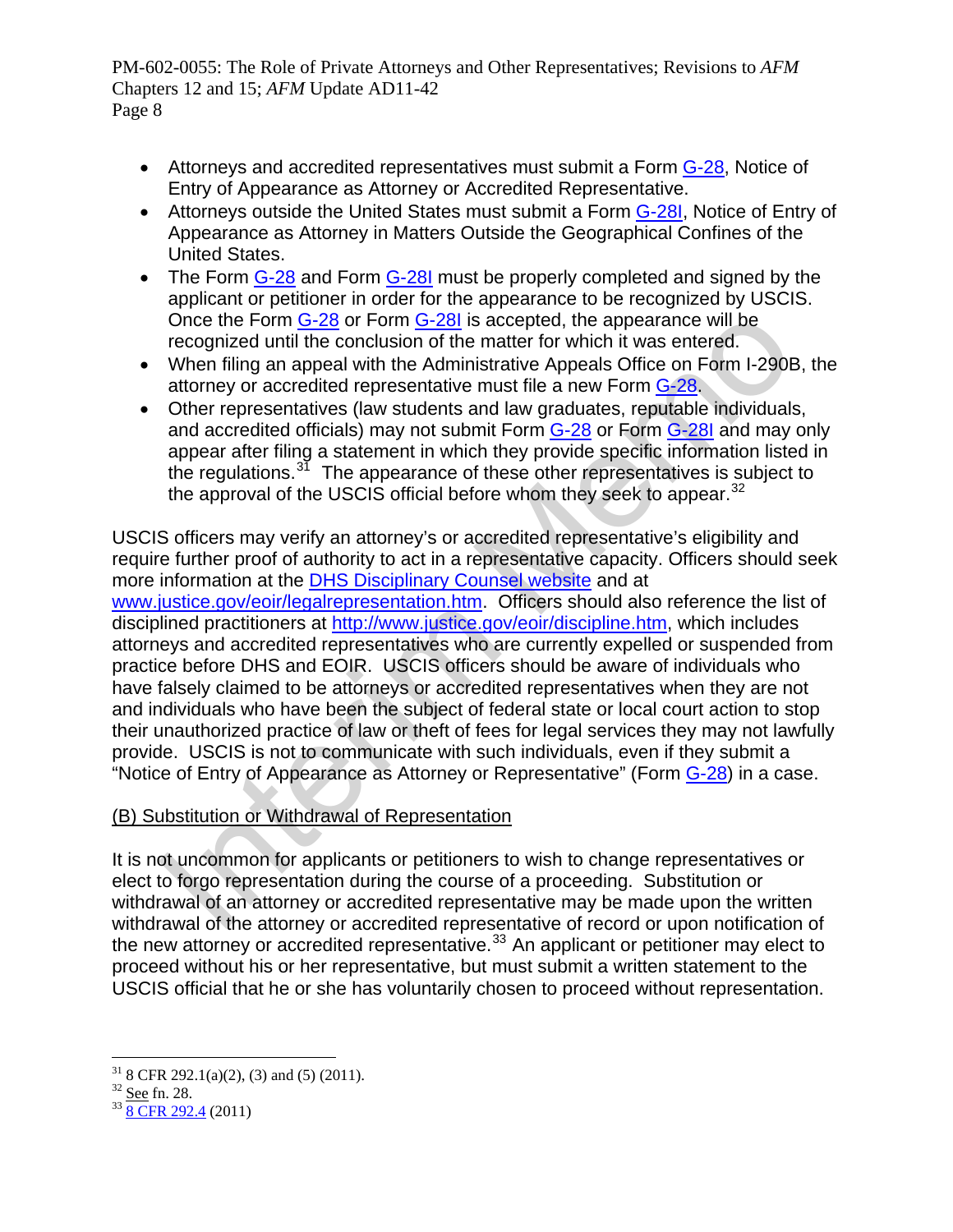# **12.3 Proper Service of Documents & Notices**

Once an attorney (whether in or outside the United States) or accredited representative has filed a properly completed Form [G-28](http://www.uscis.gov/files/form/g-28.pdf) or Form [G-28I](http://www.uscis.gov/files/form/g-28i.pdf) on behalf of an applicant or petitioner, USCIS is required to serve documents and notices on the attorney or accredited representative.<sup>[34](#page-8-0)</sup> Original notices and documents evidencing lawful status in the United States based on the approval of a benefit request will be sent to the attorney or accredited representative whom the applicant or petitioner has authorized to receive such notices and documents on his or her behalf. In such instances, a copy of the benefit notice will also be sent to the applicant or petitioner. **EXCEPTION:** Secure identification documents such as Form I-551, Permanent Resident Card or Form I-766, Employment Authorization Document, can only be sent to the applicant.<sup>35</sup>

In all other instances (e.g., where the applicant or petitioner is not represented), original benefit notices and documents evidencing lawful status that are issued based on the approval of a benefit request will be sent directly to the applicant or petitioner.

In matters where the Form G-28 or Form G-28I is not accepted because the individual is not an eligible representative or because the form is not properly signed, the application or petition will be processed as if the applicant or petitioner is unrepresented.<sup>36</sup> The receipt notice and any other notices will be sent only to the applicant or petitioner.

#### **12.4 Interviews**

When an examination is to be conducted in immigration proceedings, the person involved has the right to be represented, at no expense to the government, by an attorney or representative, as defined in 8 CFR 292.1(a). The role of the representative at an interview is to ensure that the rights of the individuals he or she represents are protected.

predited representative whom the applicant or petitioner has authorized to recondered from the applicant of peritone. EXCEPT[I](#page-8-3)ON: Secure it notice will also be sent to the applicant or petitioner. EXCEPTION: Secure fication Only an attorney, an attorney outside the United States, an accredited representative, or a law student or law graduate appearing with proper supervision and with the permission of a DHS official may provide legal advice to an applicant, petitioner, or witness.<sup>37</sup> USCIS may allow other eligible representatives (including reputable individuals, law students, and law school graduates), who have obtained the consent of the applicant, petitioner, beneficiary or other witness, to appear at interviews with the individual. These individuals must seek permission from the presiding DHS official to appear at the interview. Other categories of representatives may provide non-legal assistance and support that does not constitute practice or preparation, as defined in 8 CFR 1.1.

<u>.</u>

<span id="page-8-0"></span> $\frac{34}{35} \frac{8 \text{ CFR } 292.5}{8 \text{ CFR } 103.2 \text{(b)} (19)}$ 

<span id="page-8-1"></span>

<span id="page-8-2"></span> $rac{36}{37}$  [8 CFR 103.2\(a\)\(3\)](http://www.uscis.gov/portal/site/uscis/menuitem.f6da51a2342135be7e9d7a10e0dc91a0/?vgnextoid=fa7e539dc4bed010VgnVCM1000000ecd190aRCRD&vgnextchannel=fa7e539dc4bed010VgnVCM1000000ecd190aRCRD&CH=8cfr) (2011)<br> $rac{37}{8}$  CFR 1.1(i), (j) and (k).

<span id="page-8-3"></span>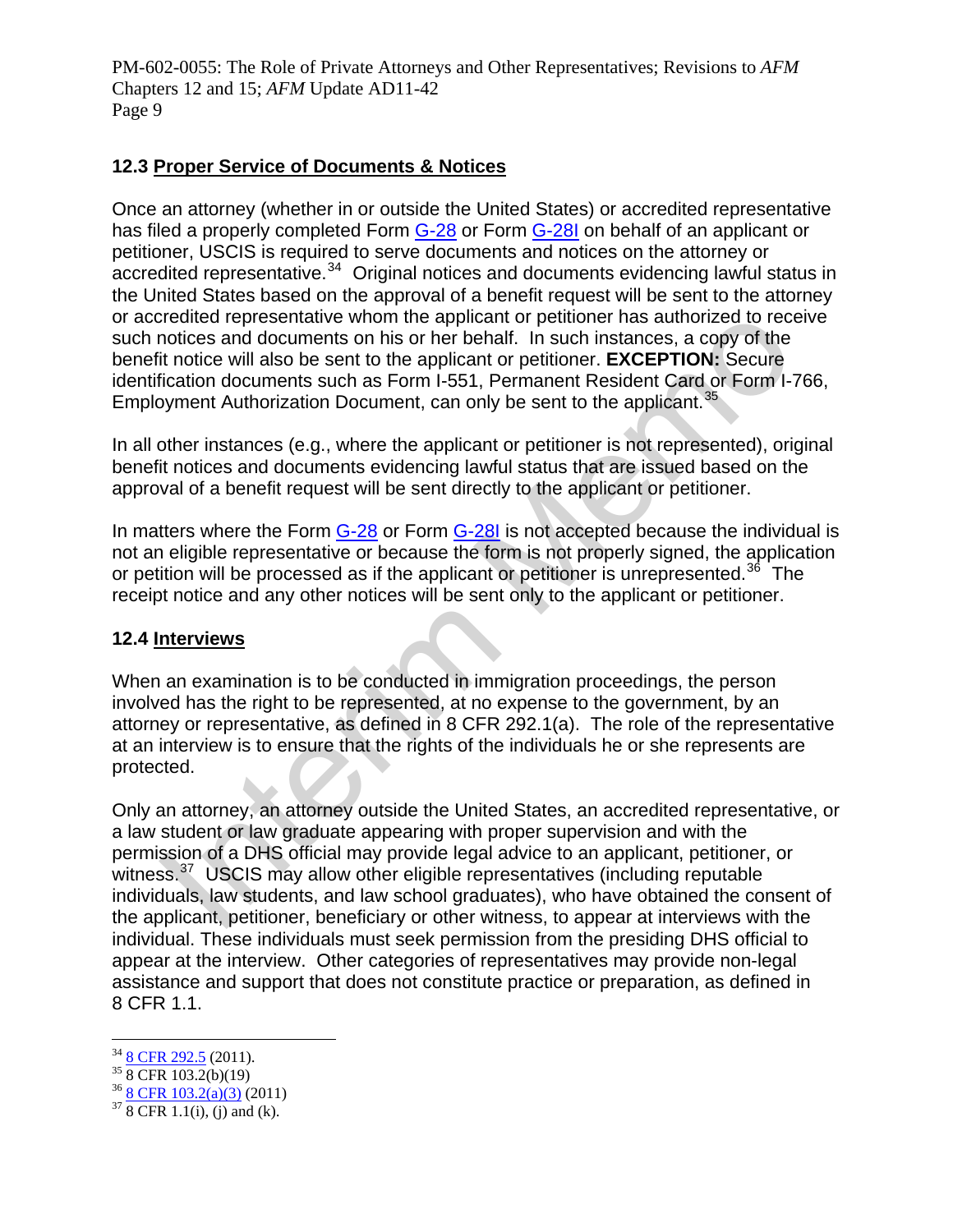When conducting an interview of a petitioner and beneficiary simultaneously, attorneys or eligible representatives of both the petitioner and beneficiary will be permitted to appear at the interview.<sup>[38](#page-9-0)</sup> In visa petition proceedings, representatives who have obtained the consent of the petitioner should be recognized in interviews with the petitioner. Representatives who have obtained the consent of the beneficiary should be recognized in interviews with the beneficiary. Any individual appearing in a representative capacity may not respond to questions the interviewing officer has directed to the applicant, petitioner, or witness, except to ask clarifying questions.

An attorney or representative of an applicant or petitioner may not simultaneously serve as his or her client's interpreter during an interview.39 If, after being so advised, the attorney or other representative continues to interpret for the applicant or petitioner or otherwise disrupts the interview, USCIS may terminate the interview and advise the parties that the interview cannot be completed under these circumstances and that USCIS will proceed to make a decision based on the record of proceedings.

# **12.5 Conduct of Attorneys and Representatives**

DHS has rules of professional conduct for practitioners who practice before the Department's immigration agencies.<sup>40</sup> Under the rules, practitioners (attorneys, accredited representatives and other categories of representatives permitted to appear by DHS) are subject to discipline for criminal, unethical, or unprofessional conduct. Complaints of professional misconduct by practitioners should be reported to the DHS Disciplinary Counsel. USCIS officers should visit the Disciplinary Counsel website for more information on professional conduct, reporting misconduct, and how to verify the eligibility of an attorney or accredited representative.

sentative capacity may not respond to questions the interviewing officer has the measure of the measure of the maplicant, or witness, except to ask clarifying questions.<br>
Concey or representative of an applicant or petitio Officers should not engage in personal conversations or arguments with attorneys or other representatives during the course of an interview. If a discussion becomes argumentative, the officer should seek assistance from a supervisor. The attorney or representative may raise an objection on an inappropriate line of questioning and, as a last resort, may request supervisory review without terminating the interview. Where necessary, disagreements between USCIS officers and attorneys or other representatives regarding the appropriate role of the attorney or other representative in USCIS interviews, should be elevated to the Field Office Director. USCIS employees may not file complaints directly to state bar disciplinary authorities. Complaints of unethical and unprofessional conduct by attorneys or other representatives should be reported to **DHS Disciplinary Counsel** through appropriate supervisory channels.

 $\overline{a}$ 38 8 CFR 103.2(a)(3) (2011)

<span id="page-9-1"></span><span id="page-9-0"></span><sup>&</sup>lt;sup>39</sup> Exceptions may be made if the interests of the Government will not be prejudiced.<br><sup>[40](http://www.uscis.gov/portal/site/uscis/menuitem.eb1d4c2a3e5b9ac89243c6a7543f6d1a/?vgnextoid=64929c7755cb9010VgnVCM10000045f3d6a1RCRD&vgnextchannel=64929c7755cb9010VgnVCM10000045f3d6a1RCRD)</sup> [8 CFR 292.3](http://www.uscis.gov/portal/site/uscis/menuitem.eb1d4c2a3e5b9ac89243c6a7543f6d1a/?vgnextoid=64929c7755cb9010VgnVCM10000045f3d6a1RCRD&vgnextchannel=64929c7755cb9010VgnVCM10000045f3d6a1RCRD) (2011)

<span id="page-9-2"></span>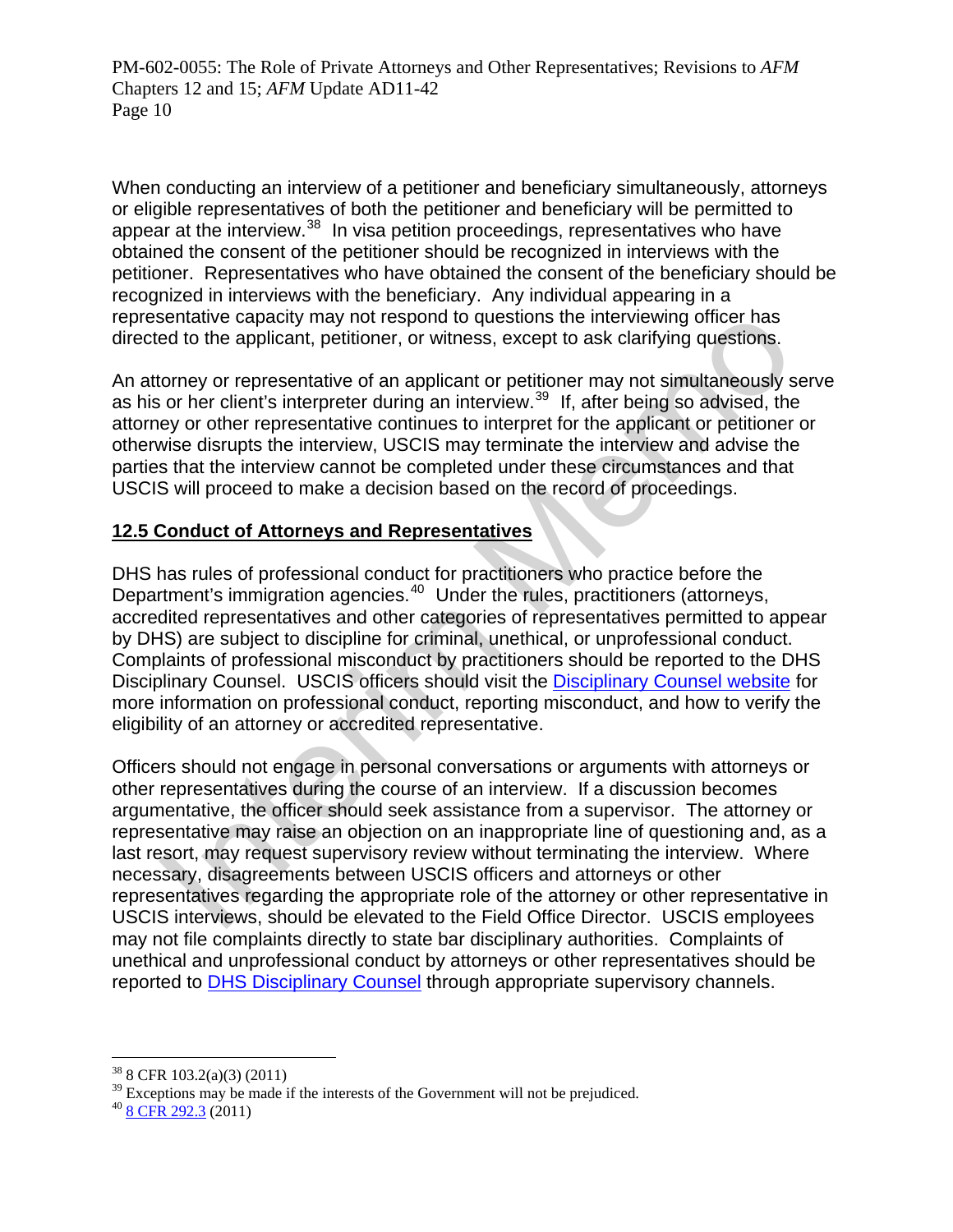3. Add Appendix 12-1 the Table of Contents for Appendices.

Appendix 12-1 Sample Statements and Declarations

4. Appendix 12-1 is added as follows:  $\infty$  4. Appendix 12-1 is added as follows: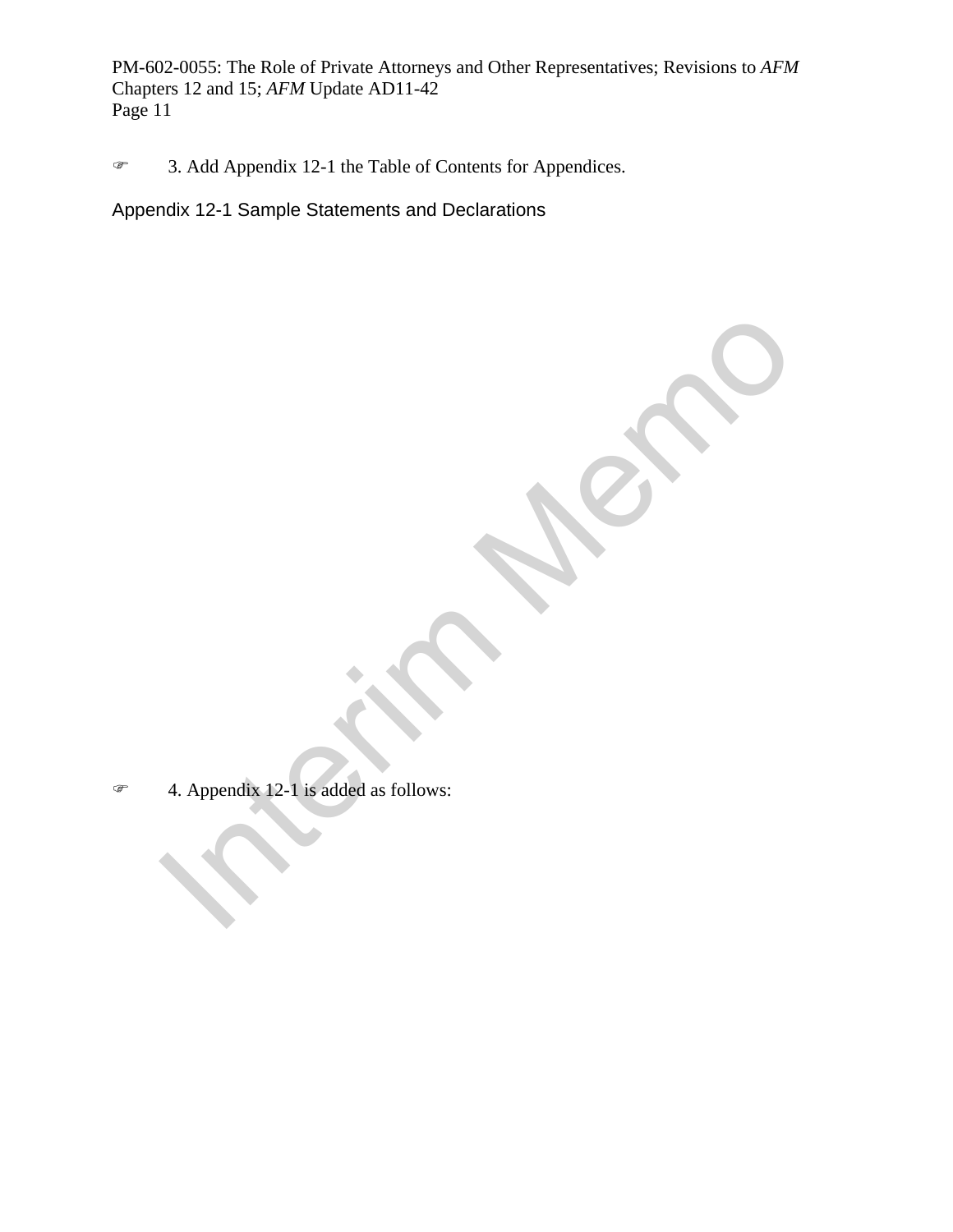# **Appendix 12-1 Sample Statements and Declarations**

#### SAMPLE STATEMENT OF LAW STUDENT REQUESTING PERMISSION TO APPEAR BEFORE A USCIS OFFICIAL

I, John Smith, seek permission to appear before Mary Jones, a USCIS official, on behalf of Jane Doe, a person entitled to representation, as a law student enrolled in Anystate Law School, an accredited U.S. law school.

I am appearing at the request of Jane Doe, a person entitled to representation.

Even a person entitied to representation, as a law student enfolled on Anystotelolol, an accredited U.S. law school.<br>
Appearing at the request of Jane Doe, a person entitled to representation.<br>
Appearing under the direct s I am participating under the direct supervision of Sam Samuels, a faculty member, Susan Williams, a licensed attorney, or Joe Johnson, a BIA accredited representative in a legal aid program or clinic conducted by a law school or non-profit organization.

I am appearing without direct or indirect remuneration from the individual I seek to represent.

# **John Smith** January 1, 2012

\_\_\_\_\_\_\_\_\_\_\_\_\_\_\_\_\_\_\_\_\_\_\_\_\_\_\_\_\_\_ \_\_\_\_\_\_\_\_\_\_\_\_\_\_\_\_\_\_\_\_\_\_\_\_\_\_\_\_\_\_ Signature Date

I, Mary Jones, the USCIS official before whom John Smith seeks to appear as a representative, in the exercise of discretion GRANT the request.

**Mary Jones January 1, 2012** 

\_\_\_\_\_\_\_\_\_\_\_\_\_\_\_\_\_\_\_\_\_\_\_\_\_\_\_\_\_ \_\_\_\_\_\_\_\_\_\_\_\_\_\_\_\_\_\_\_\_\_\_\_\_\_\_\_\_\_ Signature Date

The original of this document is to be maintained by the USCIS official in charge of the office in which the request was made, with a copy filed in the record of proceeding.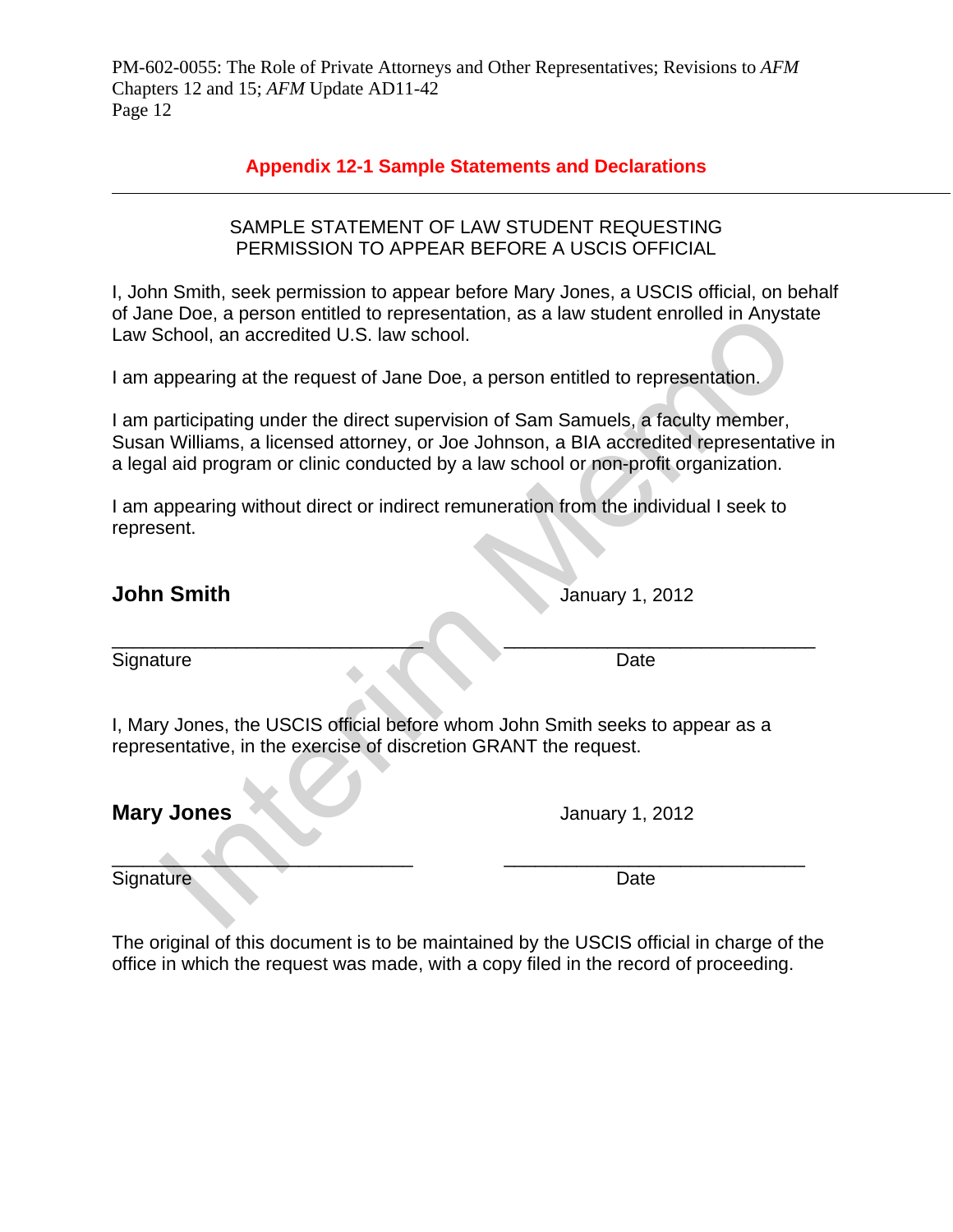#### SAMPLE STATEMENT OF A LAW GRADUATE REQUESTING PERMISSION TO APPEAR BEFORE A USCIS OFFICIAL

I, John Smith, seek permission to appear before Mary Jones, a USCIS official, on behalf of Jane Doe, a person entitled to representation, as a graduate of Anystate Law School, an accredited U.S. law school, who is not yet admitted to the bar.

Interimal and will take the bar examination on<br>
Interim Memory 21, 2012; or, sat for the bar examination on July 24, 2011 and have not year<br>
ed my results.<br>
Interest of Jane Doe, a person entitled to representation.<br>
Impea I received my law degree on June 1, 2011 and will take the bar examination on February 21, 2012; or, sat for the bar examination on July 24, 2011 and have not yet received my results.

I am appearing at the request of Jane Doe, a person entitled to representation.

I am appearing under the supervision of Susan Williams, a licensed attorney, or Joe Johnson, an accredited representative. I am appearing without direct or indirect remuneration from the individual I seek to represent.

 $\overline{\phantom{a}}$  ,  $\overline{\phantom{a}}$  ,  $\overline{\phantom{a}}$  ,  $\overline{\phantom{a}}$  ,  $\overline{\phantom{a}}$  ,  $\overline{\phantom{a}}$  ,  $\overline{\phantom{a}}$  ,  $\overline{\phantom{a}}$  ,  $\overline{\phantom{a}}$  ,  $\overline{\phantom{a}}$  ,  $\overline{\phantom{a}}$  ,  $\overline{\phantom{a}}$  ,  $\overline{\phantom{a}}$  ,  $\overline{\phantom{a}}$  ,  $\overline{\phantom{a}}$  ,  $\overline{\phantom{a}}$ 

**John Smith** January 1, 2012

Signature Date

I, Mary Jones, the USCIS official before whom John Smith seeks to appear as a representative, in the exercise of discretion GRANT the request.

**Mary Jones Mary January 1, 2012** 

 $\overline{\phantom{a}}$  ,  $\overline{\phantom{a}}$  ,  $\overline{\phantom{a}}$  ,  $\overline{\phantom{a}}$  ,  $\overline{\phantom{a}}$  ,  $\overline{\phantom{a}}$  ,  $\overline{\phantom{a}}$  ,  $\overline{\phantom{a}}$  ,  $\overline{\phantom{a}}$  ,  $\overline{\phantom{a}}$  ,  $\overline{\phantom{a}}$  ,  $\overline{\phantom{a}}$  ,  $\overline{\phantom{a}}$  ,  $\overline{\phantom{a}}$  ,  $\overline{\phantom{a}}$  ,  $\overline{\phantom{a}}$ Signature Date **Date** 

The original of this document is to be maintained by the USCIS official in charge of the office in which the request was made, with a copy filed in the record of proceeding.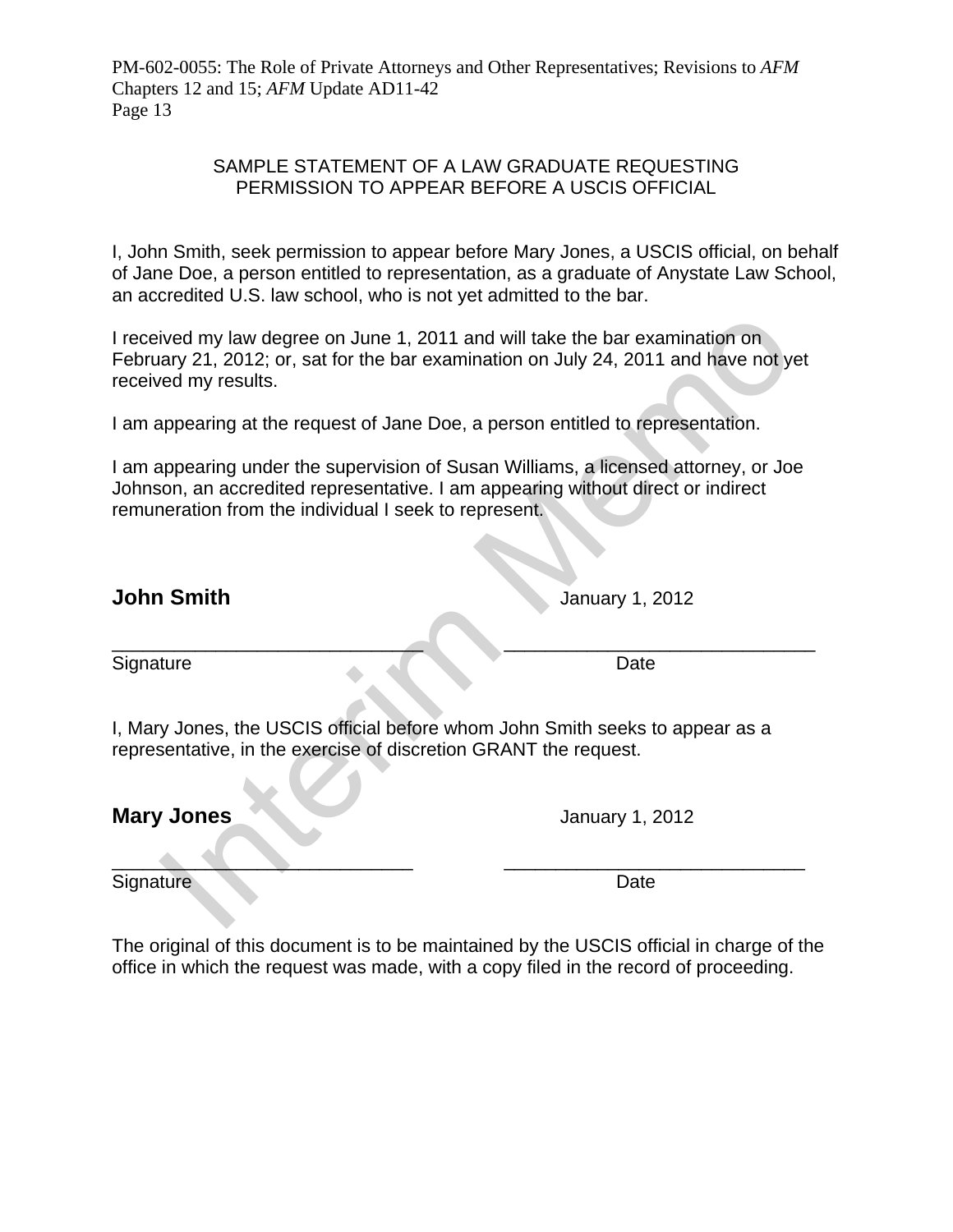#### SAMPLE DECLARATION OF A REPUTABLE INDIVIDUAL REQUESTING PERMISSION TO APPEAR BEFORE A USCIS OFFICIAL

I, John Smith, seek permission to appear before Mary Jones, a USCIS official, on behalf of Jane Doe, a person entitled to representation, as a reputable individual of good moral character, as defined in 8 CFR 292.1(3).

appearing on an individual case basis at the request of Jane Doe, a person eresentation. I am appearing without direct or indirect remuneration. I have a<br>prelationship with Jane Doe as a relative, neighbor, clergyman, busi I am appearing on an individual case basis at the request of Jane Doe, a person entitled to representation. I am appearing without direct or indirect remuneration. I have a preexisting relationship with Jane Doe as a relative, neighbor, clergyman, business associate, and/or personal friend.

I am not regularly engaged in immigration and naturalization practice or preparation, nor do I hold myself out to the public as qualified to do so.

I declare, under penalty of perjury under the laws of the United States of America, that this statement is all true and correct.

\_\_\_\_\_\_\_\_\_\_\_\_\_\_\_\_\_\_\_\_\_\_\_\_\_\_\_\_\_\_ \_\_\_\_\_\_\_\_\_\_\_\_\_\_\_\_\_\_\_\_\_\_\_\_\_\_\_\_\_\_

# **John Smith** January 1, 2012

Signature Date Date

I, Mary Jones, the USCIS official before whom John Smith seeks to appear as a representative, in the exercise of discretion GRANT the request

**Mary Jones Mary January 1, 2012** 

Signature Date **Date** 

 $\overbrace{\hspace{2.5cm}}$ 

The original of this document is to be maintained by the USCIS official in charge of the office in which the request was made, with a copy filed in the record of proceeding.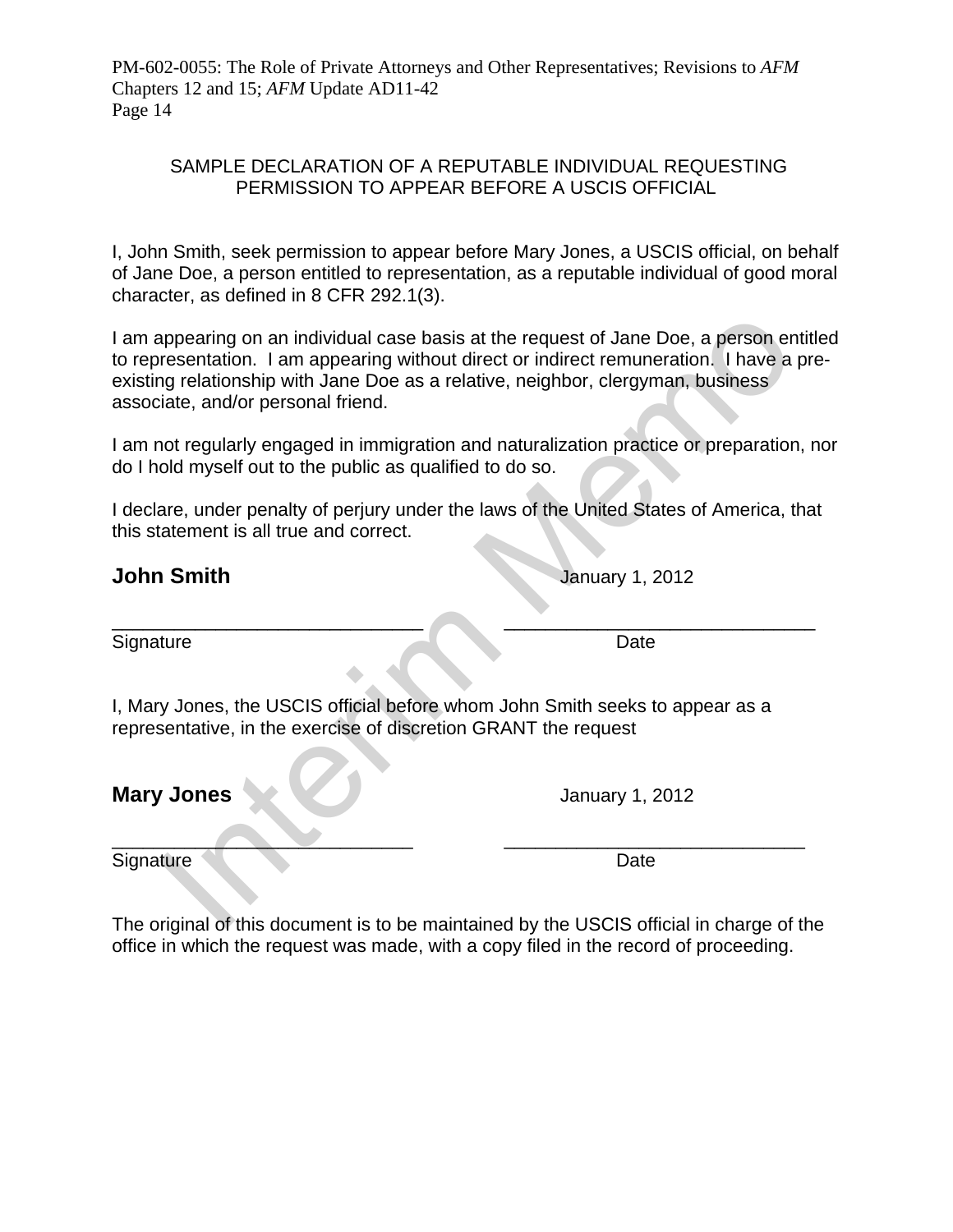#### SAMPLE STATEMENT OF AN ACCREDITED OFFICIAL REQUESTING PERMISSION TO APPEAR BEFORE A USCIS OFFICIAL

I, John Smith, seek permission to appear before Mary Jones, a USCIS official, on behalf of Jane Doe, a person entitled to representation, as an accredited official of the Nowhereland government to which Jane Doe owes allegiance.

I am not regularly engaged in immigration and naturalization practice or preparation, nor do I hold myself out to the public as qualified to do so.

I am appearing with the consent of Jane Doe, a person entitled to representation.

 $\qquad \qquad \qquad -1$ Signature Date Date

I, Mary Jones, the USCIS official before whom John Smith seeks to appear as a representative, in the exercise of discretion GRANT the request.

**Mary Jones** January 1, 2012

 $\sim$  . The contract of the contract of  $\sim$  . The contract of the contract of  $\sim$ Signature Date

Not regularly engaged in immigration and naturalization practice or preparation<br>
Interim Memorial of the public as qualified to do so.<br>
Appearing with the consent of Jane Doe, a person entitled to representation.<br>
Interim The original of this document is to be maintained by the USCIS official in charge of the office in which the request was made, with a copy filed in the record of proceeding.

**January 1, 2012**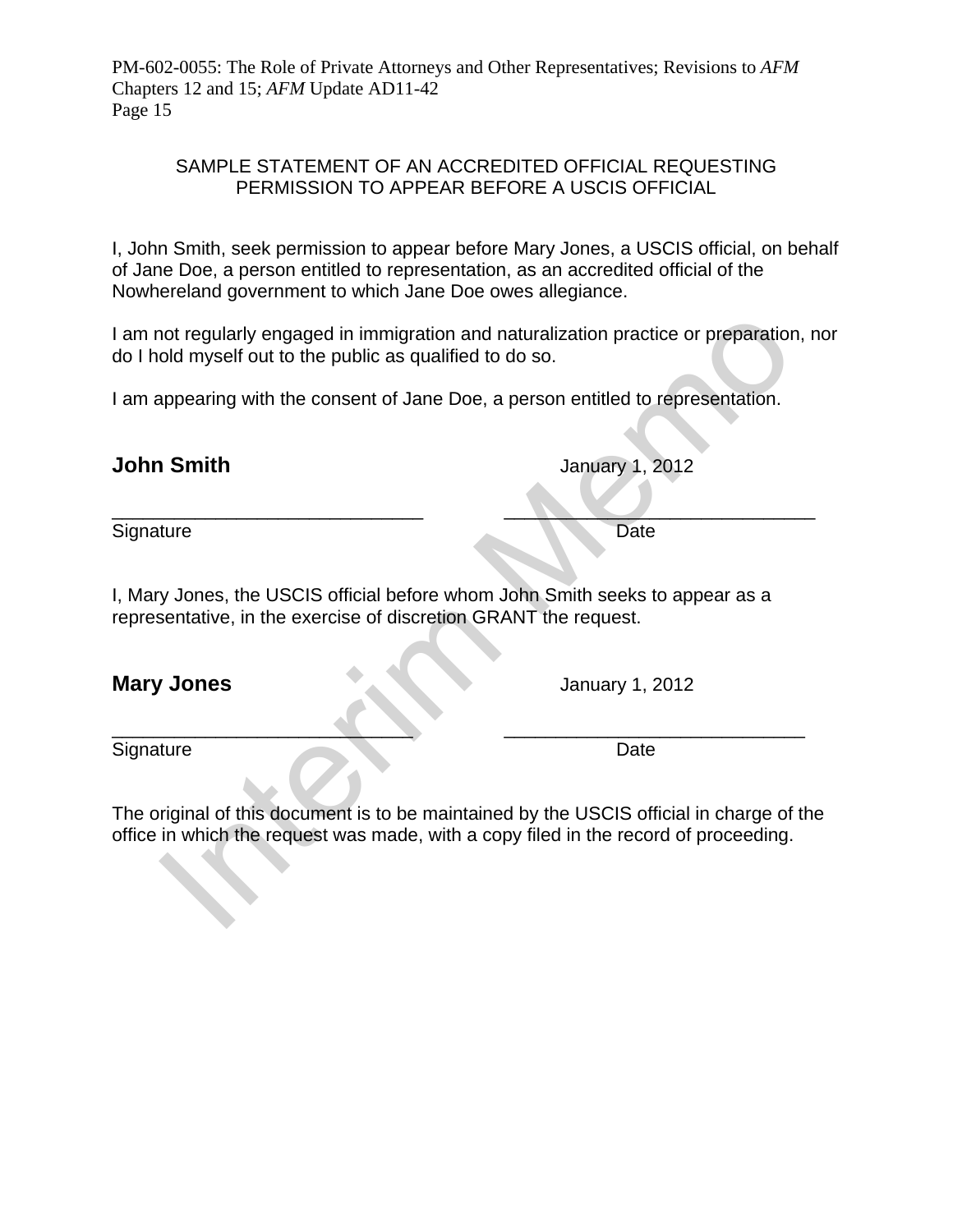#### $\mathcal{F}$  5. Revise Chapter 15.1(b)(2) to read:

#### **15.1 Interview Policies**

#### (b) Scheduling Interviews and Evaluating Requests for the Rescheduling of Interviews . **[Revised 11-23-2005]**

# (2) Evaluating Requests for the Rescheduling of Interviews (See **8 CFR 103.2(b)(9)** )

Prior to and at the date and time of the interview, an applicant or petitioner may (a) withdraw the application or petition; or (b) request, for good cause, that the interview be rescheduled.

In order to reschedule the interview, the adjudicator, in his or her discretion, must determine that the applicant, petitioner, beneficiary, or other individual is unable to appear at the scheduled date and time because of circumstances beyond the individual's control.

If the adjudicator determines that good cause exists for the applicant or petitioner's request, the adjudicator will reschedule the interview and mail a new interview notice. If the adjudicator determines that no good cause exists, the adjudicator will adjudicate the application or petition as instructed in AFM **Chapter 15.1(d)(2)** .

An attorney or representative authorized to act on behalf of the applicant or petitioner may also submit a good cause request for rescheduling the interview.

raluating Requests f[o](http://dhsconnect.dhs.gov/uscis/workingresources/Source/docView/SLB/HTML/SLB/0-0-0-1/0-0-0-11260/0-0-0-11629/0-0-0-11645.html#0-0-0-9473)r the Rescheduling of Interviews (See **8 CFR 103.2(b)(9**<br>to and at the date and time of the interview, an applicant or petitioner may (a)<br>raw the application or petition; or (b) request, for good cause If an attorney or other representative is unable to attend an interview for good cause, the local office should make best efforts to accommodate a timely request to reschedule an interview. Such requests are considered to be for good cause when the attorney or other representative has notified the local office that he or she is unable to appear at the scheduled date and time because of circumstances beyond his or her control, including but not limited to, scheduling conflicts resulting from a requirement that the attorney or other representative appear in court, previously planned travel, and any situation where two interviews of clients represented by the same attorney or representative are scheduled at the same time.

When an attorney or other representative is unable to attend the interview for any reason, the individual being interviewed may elect to proceed with the interview without his or her representative. The applicant's or petitioner's decision to proceed without his or her attorney or accredited representative must be voluntary. If the individual wishes to proceed without his or her representative the USCIS official should obtain a written statement from the individual. When possible, the attorney or accredited representative should communicate his or her consent to proceed without him or her present. The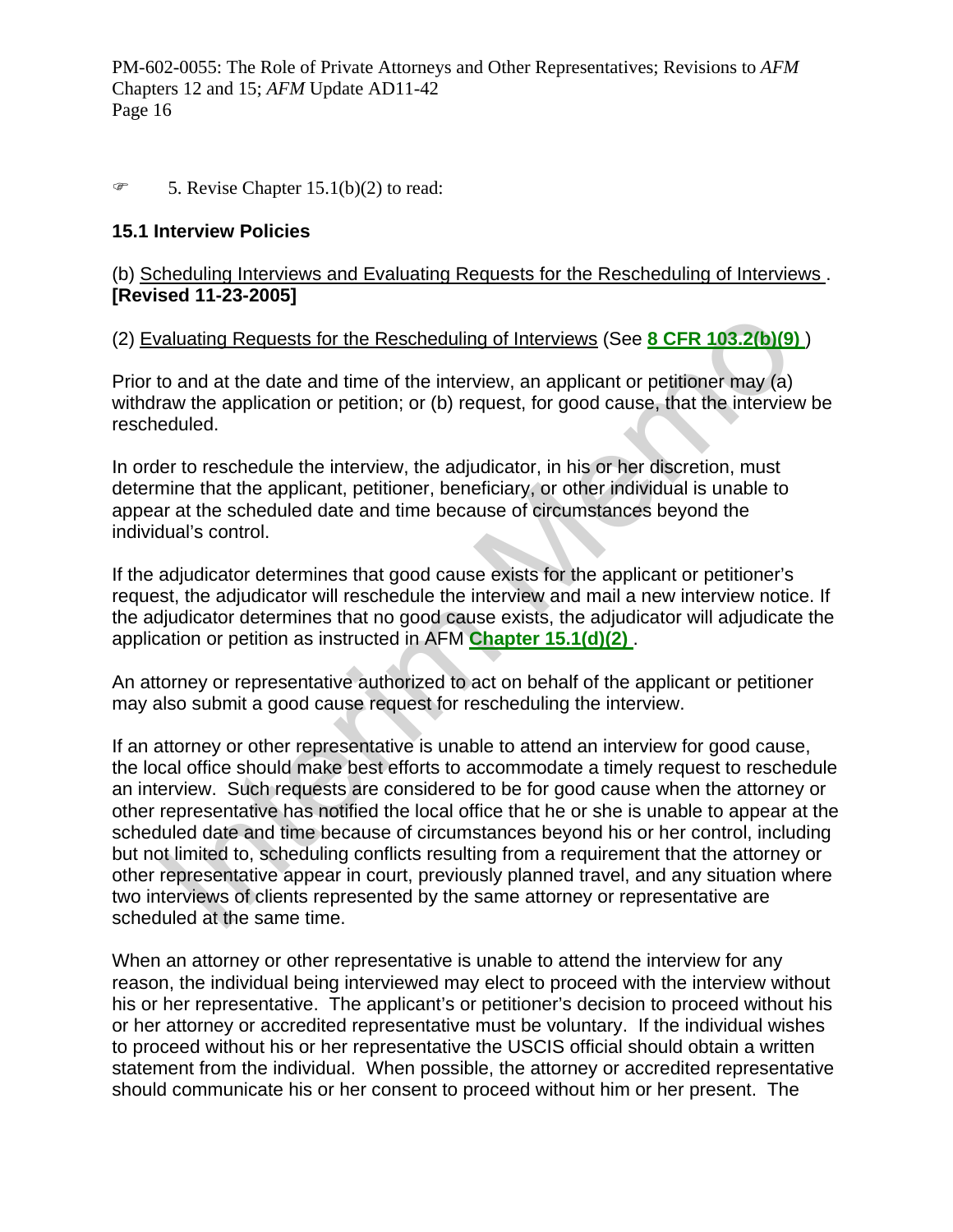officer may still consider statements and submissions by the individual's attorney or other representative in his or her absence.

6. Revise Chapter 15.2 to read:

#### **15.2 Interview Environment.**

(a) Adjudications Environment

djudications Environment<br>ssential that the person being interviewed appreciate the importance and<br>siness of the proceedings. To ensure this, the setting in which the interview t<br>must be orderly and official in appearance. It is essential that the person being interviewed appreciate the importance and seriousness of the proceedings. To ensure this, the setting in which the interview takes place must be orderly and official in appearance. Desktops should be uncluttered and files should be housed in cabinets. Flags, USCIS and DHS seals and other official displays can enhance the official appearance. Excessive amounts of personal items should not be displayed in view of applicants as these may be distracting or detract from the serious nature of the proceedings.

Because adjudications units in local USCIS offices are generally very busy with a high volume of applicants appearing for adjustment, naturalization, marriage fraud and conditional resident removal interviews, it is essential that adequate office space be provided for each district adjudications officer.

Sufficient seating for the officer and applicant, attorney or other representative and family members should be provided. The attorney or other representative should be seated directly next to the person being interviewed to facilitate appropriate participation unless the physical layout of the interview space cannot accommodate it. If the officer has a concern that the seating arrangements may be inhibiting or negatively impacting the interview process, he or she should contact a supervisor for guidance.

(b) General Office Environment

Ideally, individual offices or high-walled, acoustically insulated, modular offices with doors should be provided to ensure a reasonable level of privacy. Offices should be equipped with video or audio taping devices. If the district lacks sufficient recording equipment, arrangements should be made to provide such equipment for, at least, the most difficult cases. Each work station should be provided with sufficient storage space for files, supplies, research materials and personal items, so that the office remains uncluttered. Acoustical ceiling tiles or other sound dampening material should be installed to minimize noise from other interviews and protect the privacy of each applicant. Lighting and ventilation should be adequate for a pleasant, comfortable and efficient working environment. USCIS will make every effort to make reasonable accommodations for applicants with disabilities. When possible, the public waiting area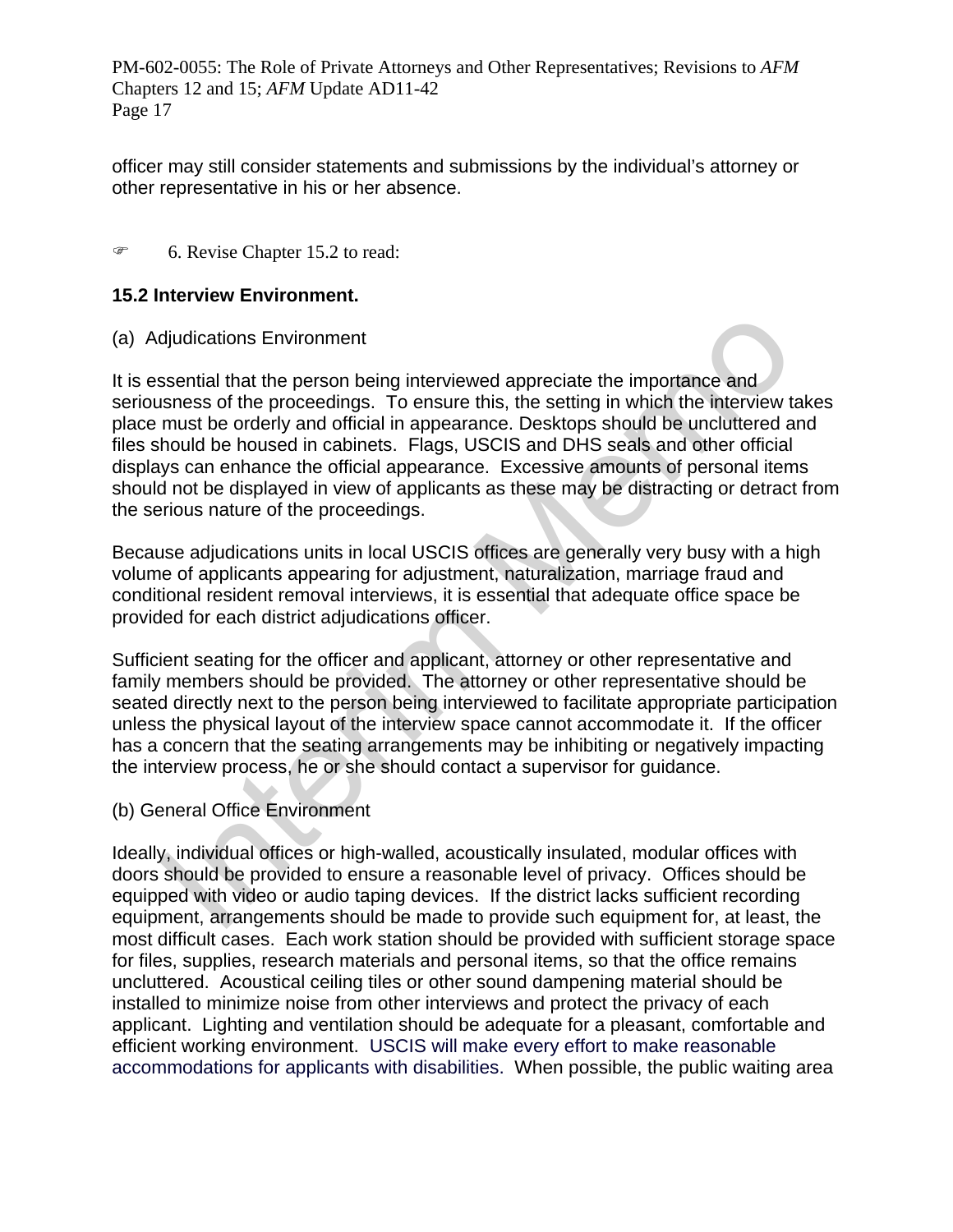should be reasonably proximate to the interview area to minimize lost time between interviews.

#### 8 7. Revise Chapter 15.3 to read:

## **15.3 Officer Conduct and Appearance**

#### (a) Appearance

It is imperative that the officer conducting the interview dress in a professional manner. Both males and females should wear appropriate business attire, although some offices may permit "business casual" attire on certain days.

### (b) Conduct and Attitude

All interviews should be conducted in a courteous and businesslike manner. The following guidelines will ensure that the interview is conducted professionally:

- bearance<br>
mearance<br>
mearance that the officer conducting the interview dress in a professional man<br>
menmit "business casual" attire on certain days.<br>
memorit "business casual" attire on certain days.<br>
memorit "business cas Maintain control of the interview at all times. "Maintaining control" does not mean being overbearing or abusive; on the contrary, it requires that the officer maintain a professional demeanor at all times. The exact nature of that professional demeanor will sometimes vary, according to the interview techniques being employed (see below). The ability of the officer to maintain control of him/herself is instrumental in maintaining control of the interview.
- Speak clearly, distinctly and not too rapidly, using plain and simple language when questioning an applicant, petitioner or witness. Avoid complex and lengthy questions, and always obtain a responsive answer before proceeding to the next question. Avoid using USCIS or government jargon.
- At all times, maintain due regard for the rights of the person being questioned.
- Avoid arguments with the person being interviewed, as well as remarks of a personal nature that may be taken as a reflection of a judgment of a personal lifestyle.
- Refrain from making any extraneous comments or asking extraneous questions, as they are irrelevant to the purpose of the interview and detract from the professional demeanor that the officer should maintain. Avoid questions about a person's religious beliefs or practices unless they are relevant to determine the individual's eligibility for a benefit. Do not make any comments that might be taken as a negative reflection upon any other person, race, religion, or country.
- Maintain professional conduct even if the interviewee becomes abusive or if derogatory information is developed. If necessary, contact a supervisor.
- Be fair, courteous, and patient without diminishing in any degree full and complete development of the material facts, whether they be favorable or adverse to the person being interviewed or any other person.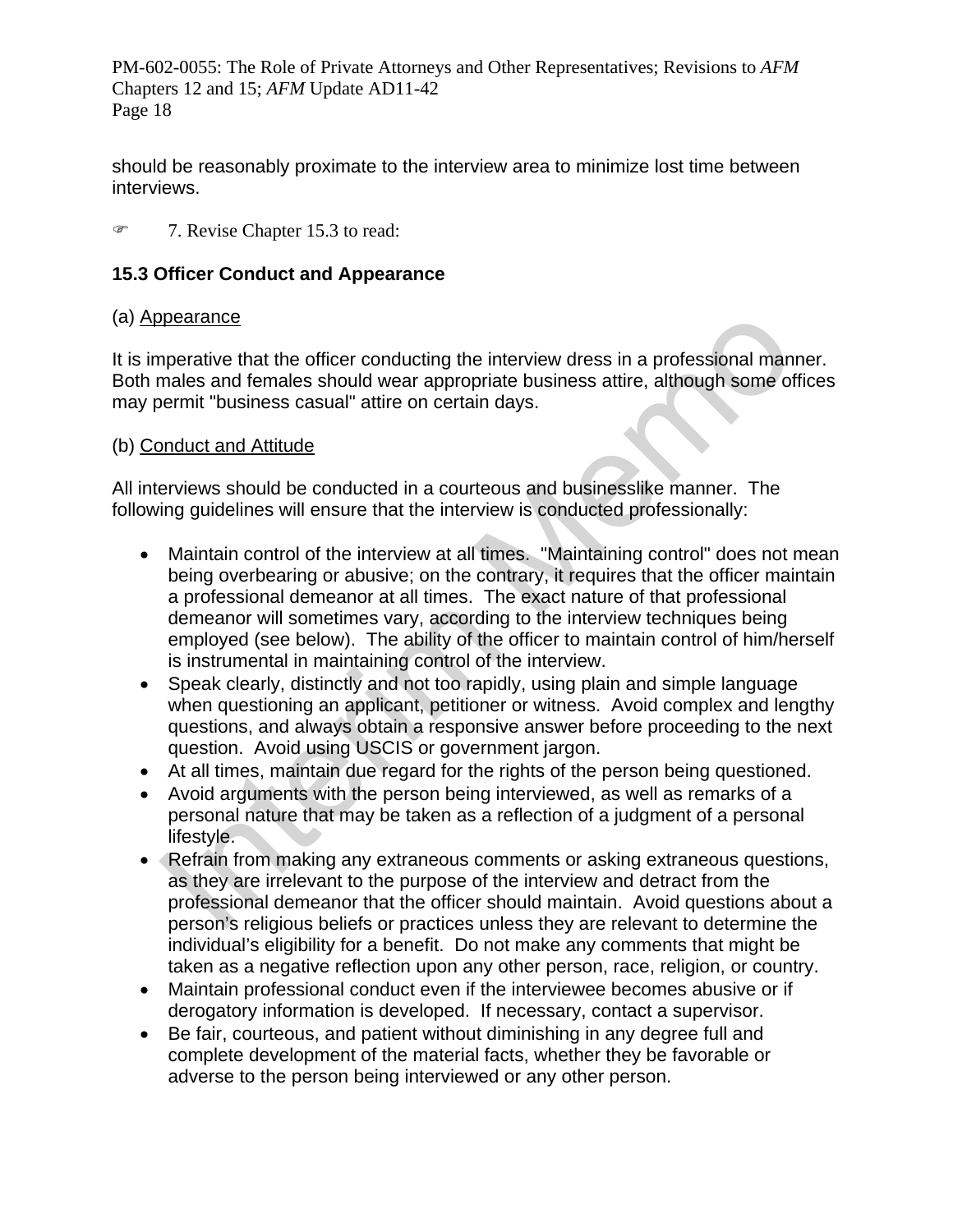- When questioning persons concerning sexual relations, always avoid questions which can be construed solely as prurient or prying.
- Ensure that your demeanor is unprejudiced, impartial, and creates no foundation for complaints that you have been unfair or have used any mistreatment or duress.
- 8. Revise Chapter 15.4 to read:

# **15.4 Interview Procedures**

### (a) Basic Interview Procedures and Techniques

Conducting successful interviews is a skill which requires knowledge and experience. Successful approaches will vary widely depending on the interviewer, the interviewee, and subject and purpose of the interview. Certain standards (such as those relating to the rights of the individual and the need for professionalism) remain constant; others change according to the circumstances.

Interview proceedings are not to be adversarial in nature. The purpose of the interview is to obtain the correct information in order to make the correct adjudication of the case, not to prove a particular point or to find a reason to deny the benefit sought. The purpose is to cover (and discover) all the pertinent information, both favorable and unfavorable to the applicant.

The following observations apply to all interviews:

#### (b) Preparing for the Interview

- nterview Procedures<br>
sig Interview Procedures<br>
sig Interview Procedures and Techniques<br>
signition approachs will vary widely depending on the interviewer, the interview<br>
subject and purpose of the interview. Certain standa The successful interview process begins when USCIS issues a call-in notice. In addition to accurately explaining the purpose of the interview, the notice should instruct the attorney (or in an unrepresented case, the interviewee(s)) on what to bring to the interview. In all cases, the notice should at least instruct the attorney / interviewee(s) to bring the originals of all documents previously submitted as photocopies.
- Do not commence an interview, even though time may be limited, until you have reviewed the application or petition and relating material, including submissions made by the applicant or the applicant's attorney or representative. Depending upon the case, this may range from a rapid scanning of the file to an intensive study of all available material. However, it is essential that the review of the material be made before commencing the questioning in order for the adjudicator to have the requisite knowledge and understanding of all the facts and circumstances involved in the case. Otherwise, the questioning may not cover all pertinent points. The review should be sufficiently thorough to enable the adjudicator to cover all issues necessary for an adjudication, thereby avoiding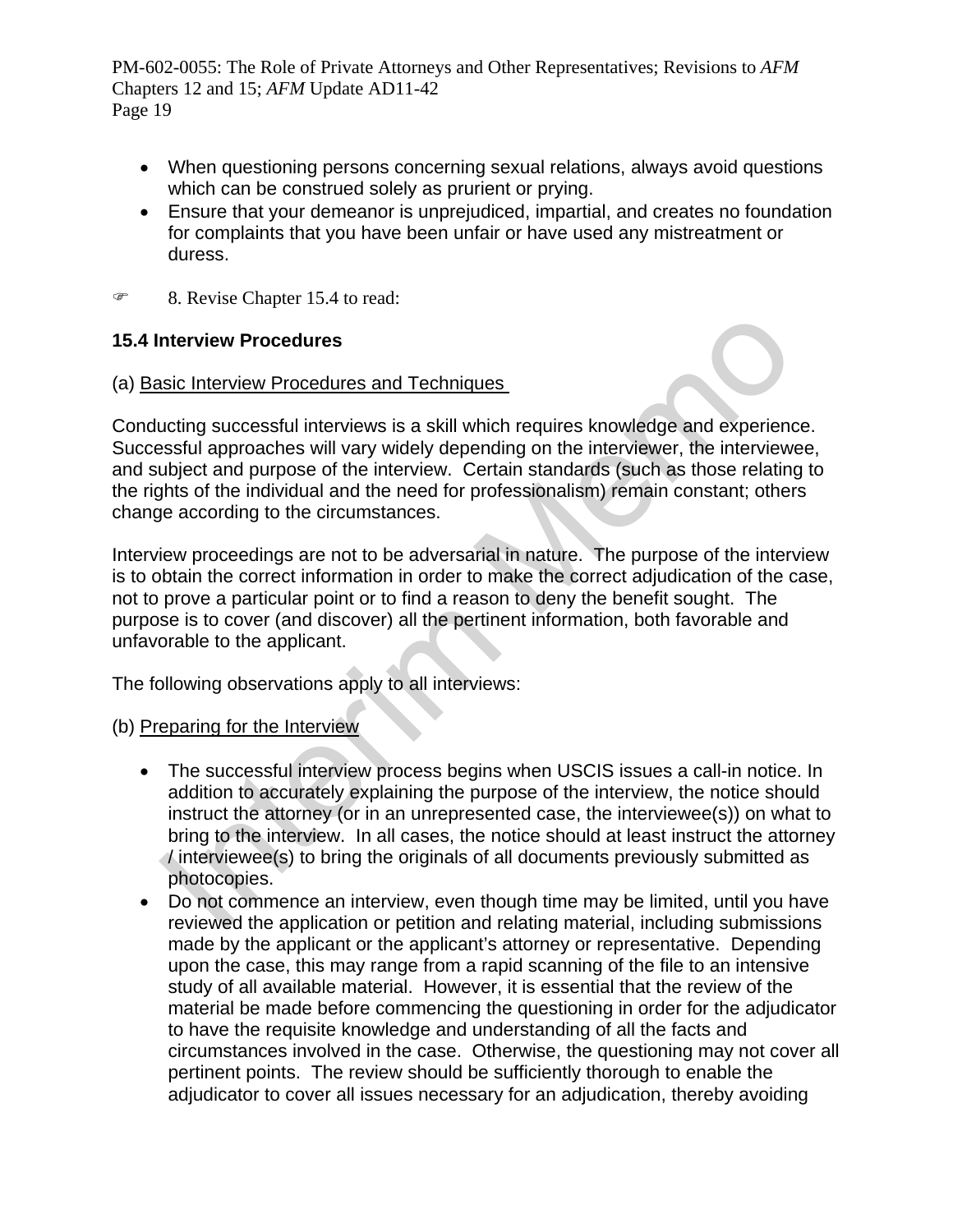any need for recalling the applicant, petitioner, or witness for further questioning on an issue which could have been covered during the initial interview. Review of the applicable provisions of the law and precedent decisions also should be made, if necessary, to ensure thorough familiarity with any legal issue that may be developed by questioning. In addition, when possible the adjudicator should review submissions made at the time of an interview that may assist in resolving legal issues. The more complete the preliminary preparation of the case prior to beginning the interview, the better equipped you will be to conduct an efficient interview, without time-wasting repetition or needless questions.

beginning the interview, the better equipped you will be to conduct an efficiee<br>interview, without time-wasting repetition or needless questions.<br>If complex issues are involved, heppare an outline of the logical sequence o • If complex issues are involved, prepare an outline of the logical sequence of questioning to be followed, the information to be developed, and the evidence to be utilized. Such outlines are most conducive to eliciting all essential facts. Additionally, it may be advisable to select certain material from the file or relating files and arrange such material in the sequence of the plan of questioning. The extent of necessary preliminary preparation depends upon the issues involved in the individual case.

# (c) At the Interview

- Greet the interviewee in a polite, dignified manner to put him or her at ease.
- Identify yourself, giving your name and title.
- Begin the interview with an explanation in non-technical terms of the purpose of the interview.
- Obtain identification from all parties to the interview, including interpreters, attorneys, and/or other representatives, unless identity has been previously established.
- Administer the following oath: "Do you solemnly swear (or affirm) that the statements you are about to make will be the truth, the whole truth, and nothing but the truth?"
- The oath or affirmation should always be administered in such a manner as to impress upon the person being interviewed the solemnity of the occasion and the importance of the testimony that he is about to give. The adjudicator and the person(s) to be sworn or affirmed should stand and raise their right hands during the administration of the oath or affirmation. The fact that the interview is being conducted under oath or affirmation should be noted in the transcript or in the file. If a verbatim question and answer statement is taken, the exact wording of the oath or affirmation should be included in the transcript. If such statement is not taken, the memorandum record of the interview should show that the person was under oath or affirmation.
- An applicant or the applicant's attorney or representative should be permitted to present documents or other evidence that may help to clarify an issue of concern to the interviewer. When possible, such evidence should be submitted and reviewed before the interview, and when relevant, should be added to the applicant's file.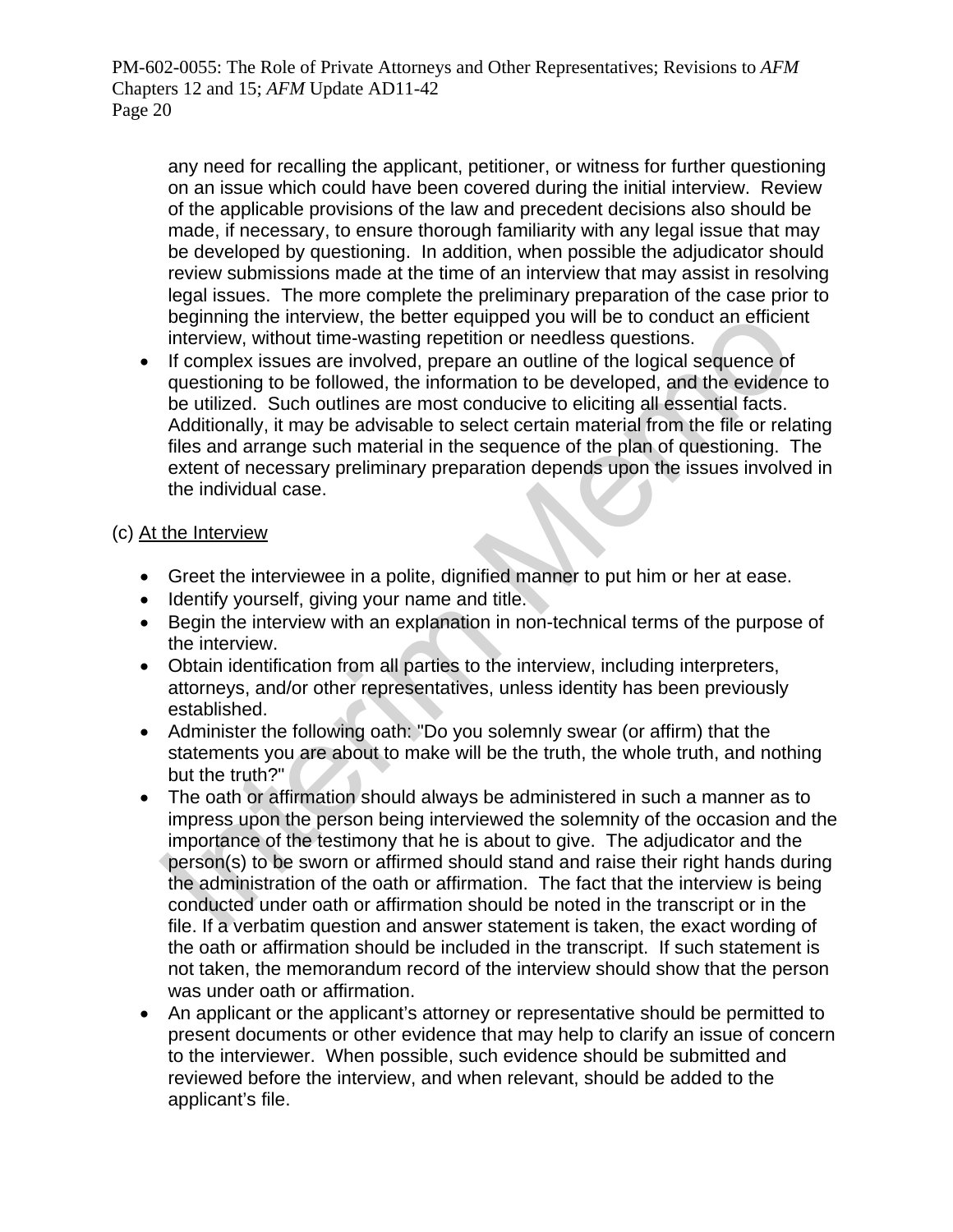- In certain other types of cases where more than one individual is to be questioned, it is generally best to question each party separately, asking each party several of the same questions in order to identify inconsistent answers. It may be necessary to recall either party for further questioning if contradictory answers are provided. In other types of interviews, an entire family group may be interviewed collectively.
- In a case where there is reason to believe that a witness under oath has given or may give false testimony, it may be advisable to inform the subject that willfully giving false testimony on a material matter under oath constitutes the crime of perjury, and that a person convicted of perjury is subject to a penalty of a fine, imprisonment or both. (However, see the comment below about challenging every false statement immediately.)
- Should the interviewing officer be required to leave the office for any reason during the interview, the relating file(s) should be removed to avoid unauthorized review during the officer's absence.

# (d) Questioning Techniques

- All questions are either "closed-ended" or "open- ended."
	- o Closed-ended questions call for specific, factual and usually brief responses (e.g., "Have you ever been arrested?").
	- o Open-ended questions solicit views, opinions, thoughts and feelings and generally call for longer, narrative-type responses (e.g., "Tell me about any arrest you have had."). Open-ended questions are normally more useful in assessing an individual's credibility and for eliciting statements which may later be supported or contradicted.
	- $\circ$  Leading questions, which assume a controversial fact or suggest the answer, should be avoided except to expedite obtaining preliminary identifying material. For example, the leading question "You have never been arrested?" anticipates and assumes the subject's answer.
- may give false testimony, it may be advisable to inform the subject that will<br>flying false testimony on a material matter under oath constitutes the crime<br>perjury, and that a person convicted of perjury is subject to a pen Persons being questioned should be permitted to give a full explanation of any issue involved in the case. Fairness requires consideration of all relevant evidence. In some instances, detailed questioning may be desirable in order to make it more difficult for the subject to disavow his statements at a later time or to fabricate a new story. In this connection, however, remember that an adjudicator is duty-bound to develop the facts, favorable as well as unfavorable, with equal fairness to the subject and to the interests of the Government.

# (e) Concluding or Terminating an Interview

An adjudicator should not unnecessarily prolong an interview, but should conclude it when all necessary information has been elicited. The subject(s) should be thanked for cooperating and providing information.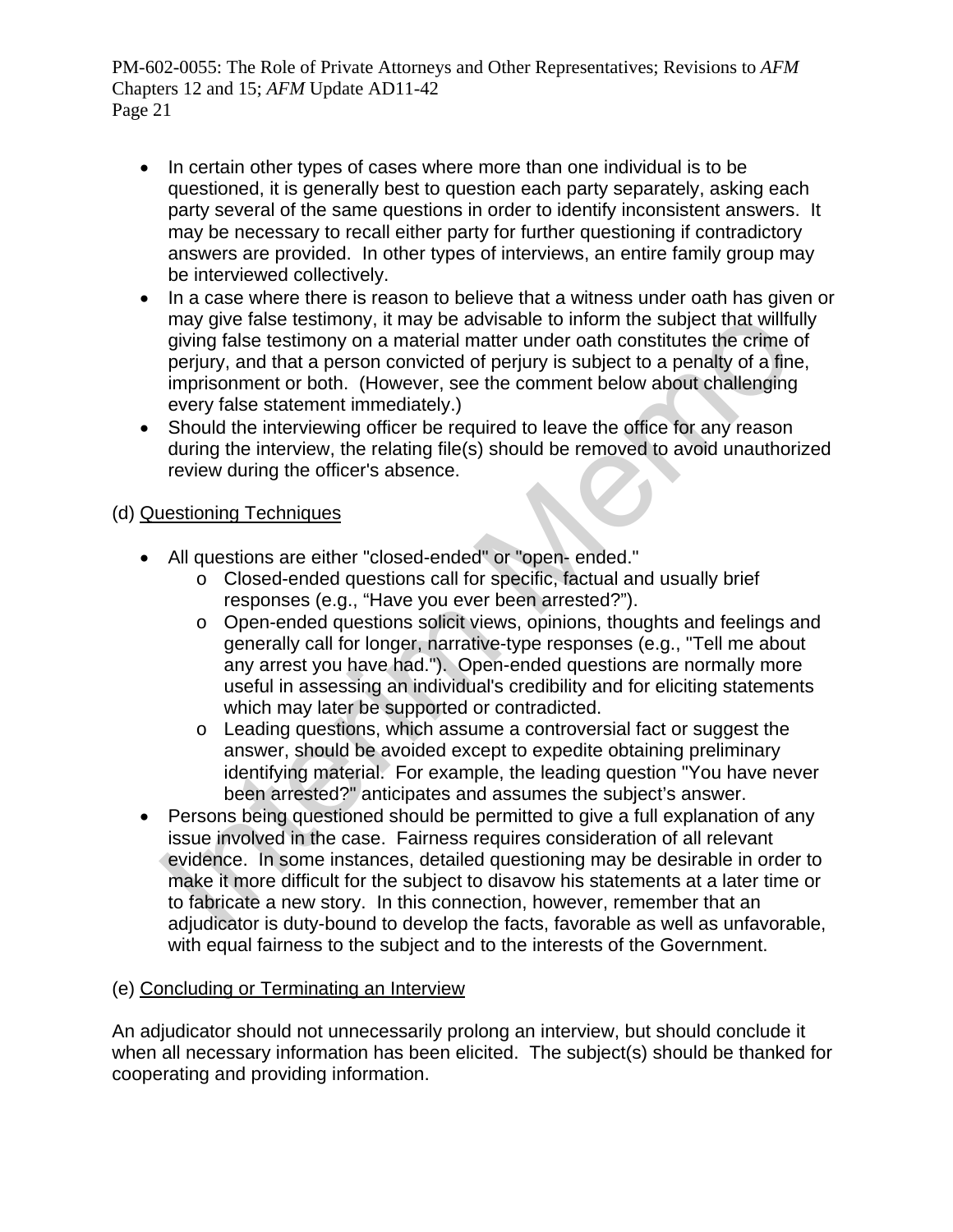On some occasions it may be necessary to terminate an interview even though all essential information has not been elicited; however, termination should be avoided whenever possible. Termination may be necessary in the following situations, which are not intended to be exclusive:

- The interviewee is unable to communicate without an interpreter and one is not available.
- An interpreter clearly has difficulty in translating effectively.
- The officer has reasonable doubts about either the ability or impartiality of an interpreter supplied by the interviewee, and a USCIS or DHS interpreter is not immediately available.
- An attorney or other representative of an applicant or petitioner insists on responding to questions or coaching the person being interviewed.
- An attorney or other representative of an applicant or petitioner insists on interpreting for his or her client during an interview.
- The subject refuses to respond to questions essential to the successful completion of the interview.

available.<br>
An interpreter clearly has difficulty in translating effectively.<br>
An interpreter clearly has difficulty in translating effectively.<br>
The officer has reasonable doubts about either the ability or impartiality The interviewing officer should explain the reason(s) for the termination. When appropriate, the interview should be rescheduled and (if needed) arrangements made for a competent interpreter. If the subject(s) or representative insists on continuing, a supervisor should be informed of the reason for the termination. It is the responsibility of the supervisor to determine if termination is warranted and to deal with the subject(s) and/or representative if they refuse to accept an unfavorable determination.

# (f) After the Interview

 An alien, or attorney or accredited representative with a properly executed Notice of Entry of Appearance as Attorney or Accredited Representative (Form **G-28**), may request a personal review and/or copy of the record of proceedings, including any written record of an interview conducted before a USCIS officer. The requesting party may file a Freedom of Information/Privacy Act Request (Form **G-639**) with USCIS to gain access to other record material.

[See also **[Appendix 15-2](http://dhsconnect.dhs.gov/uscis/workingresources/Source/docView/AFM/HTML/AFM/0-0-0-1/0-0-0-27276/0-0-0-29437.html#0-0-0-1071)**, Techniques for Interviewing and Preparing Sworn Statements.]